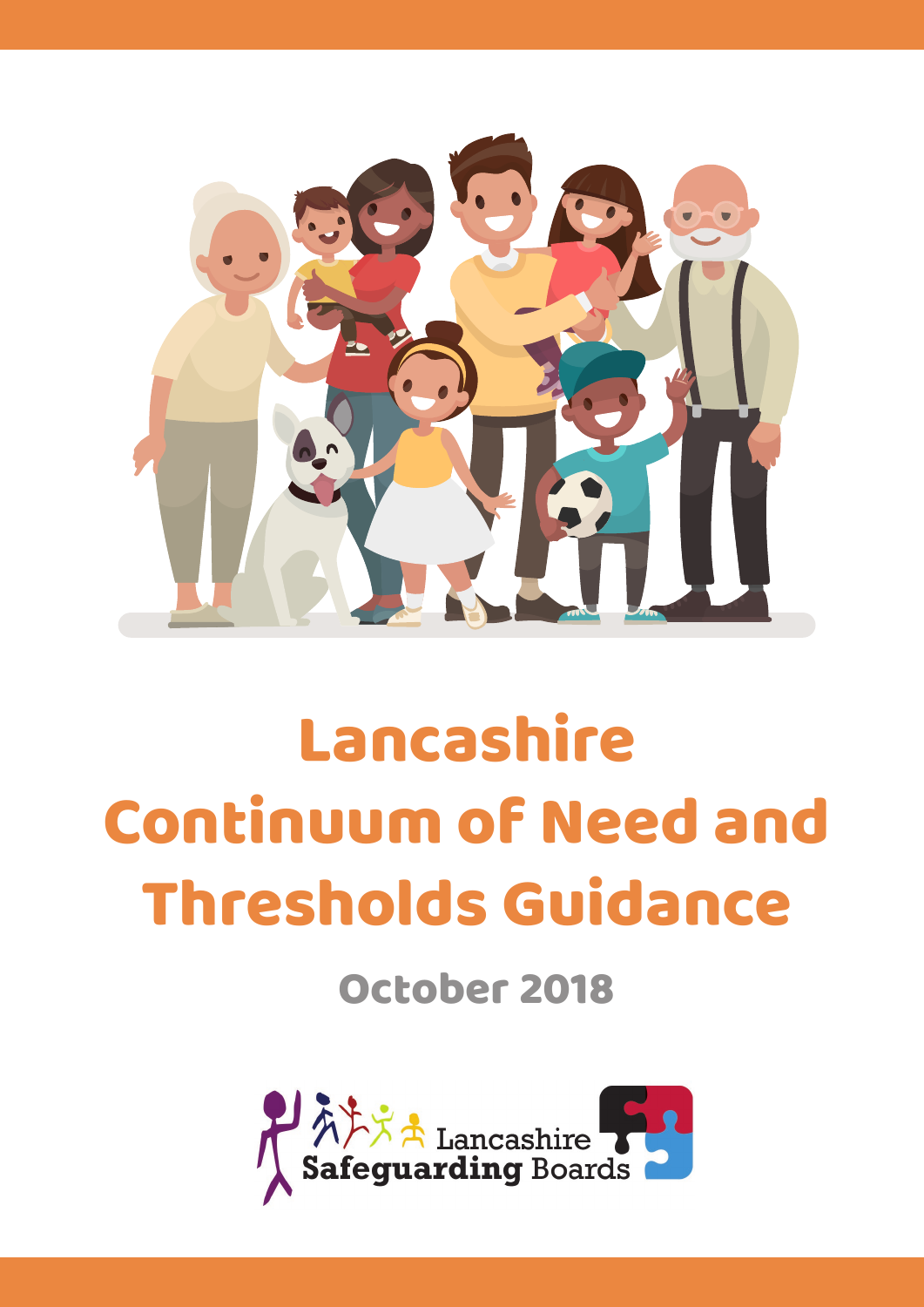## Contents

|           | 1. Introduction and Forward                                                                                                                                                                                                          | $\overline{2}$           |
|-----------|--------------------------------------------------------------------------------------------------------------------------------------------------------------------------------------------------------------------------------------|--------------------------|
| 2.        | The Lancashire Continuum of Need (CoN)                                                                                                                                                                                               | 3                        |
|           | 2.1 Overview                                                                                                                                                                                                                         | 3                        |
|           | 2.2 Using the Lancashire Continuum of Need                                                                                                                                                                                           | $\overline{\phantom{a}}$ |
|           | 2.3 Diagram of Lancashire Continuum of Need                                                                                                                                                                                          | 4                        |
|           | 3. Thresholds and Level Descriptors                                                                                                                                                                                                  | 5                        |
|           | 3.1 Information sharing <b>contained a state of the state of the state of the state of the state of the state of the state of the state of the state of the state of the state of the state of the state of the state of the sta</b> |                          |
|           |                                                                                                                                                                                                                                      | 9                        |
|           |                                                                                                                                                                                                                                      | $\Omega$                 |
|           | Appendix 1 - Lancashire Common Assessment Framework (CAF)                                                                                                                                                                            | 20                       |
| a)        | Overview                                                                                                                                                                                                                             | 20                       |
| b)        | Using the CAF as a request for service engagement                                                                                                                                                                                    | 22                       |
| $\circ$ ) |                                                                                                                                                                                                                                      | 22                       |
| d)        |                                                                                                                                                                                                                                      | 22                       |
| e)        | Building Resilience and Reducing Dependency                                                                                                                                                                                          | 23                       |
|           | <b>GLOSSARY</b>                                                                                                                                                                                                                      | 24                       |

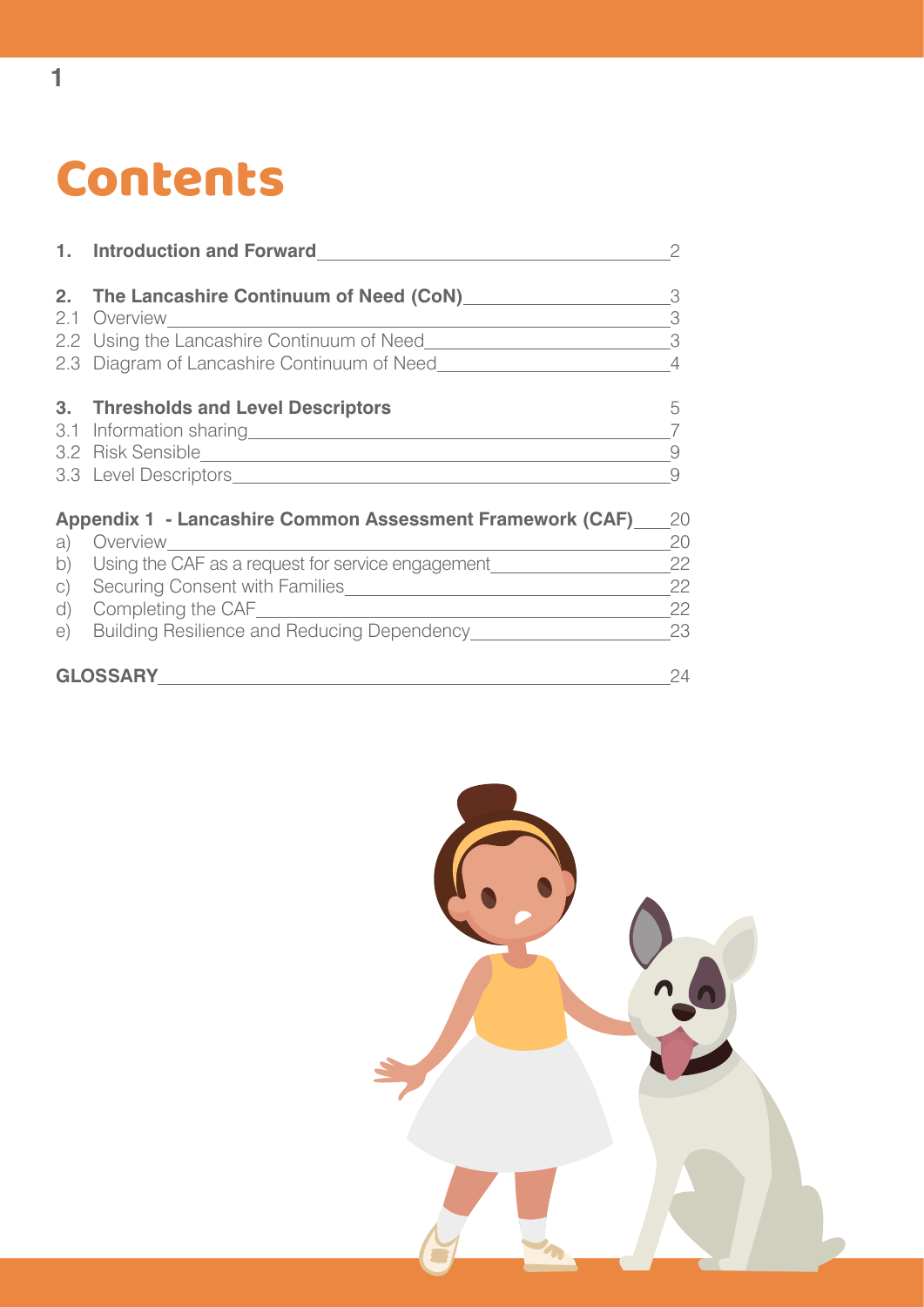## 1. Introduction and Foreword

The previous edition of the Continuum of Need (CON) and Thresholds Guidance was introduced in 2016, following recommendations as part of the local authority inspection improvement plan, and to ensure the guidance fully aligned with the [Risk Sensible Assessment](http://www.lancashiresafeguarding.org.uk/media/34101/multi-agency-risk-sensible-framework-web-.pdf)  [Model.](http://www.lancashiresafeguarding.org.uk/media/34101/multi-agency-risk-sensible-framework-web-.pdf)

Since 2016, the CON and supporting Thresholds Guidance has undergone further review following an agreement of the pan-Lancashire LSCB Chairs and Directors of Children's Service which tasked the three LSCBs with exploring the alignment of the three Continuum of Needs and supporting Thresholds Guidance documents, with the possibility of one single approach being agreed.

Initial exploration took place in July 2017, which resulted in all three areas adopting the same Continuum of Need (see page 4). Due to some ongoing differences in local working arrangements, it was agreed that the alignment of the supporting Thresholds Guidance is not fully achievable at this time. However an exercise has been undertaken to ensure that example 'risk indicators' given against each level across the three local authority areas do not cause contradiction about the level at which the need or risk should sit on the CON.

In the case of Lancashire, the exercise highlighted that there were some further updates required to ensure the Thresholds Guidance was fully aligned with new ways of working, and that it appropriately addresses emerging themes which may be a risk to children and young people.

This edition was published in autumn 2018 and replaces all previous versions. The latest revisions include:

- The adoption of the Pan-Lancashire Continuum of Need;
- The inclusion of Underlying Risk Factors and High Risk Indicators, to further strengthen links with the Risk Sensible Model;
- Strengthening information sharing guidance, following changes to General Data Protection Regulations;
- Amendments to level descriptors/risk indicators have been made as follows:
- 'Basic Needs' indicator has been added at each level, escalating in severity as needs/ risk increase. This reinforces the message of what the 'basic needs' are, and has allowed for the consolidation of duplicated indicators;
- Alignment to the new CAF headings to allow for consistency;
- Revised/streamlined level descriptors based on discussions and consultation with multiagency task and finish group meetings.

The refreshed guidance provides a clearer and more aligned framework for assessing and responding to need and risks of children and young people at the most appropriate level.

Save Boo

Jane Booth Independent Chair Lancashire Safeguarding Children Board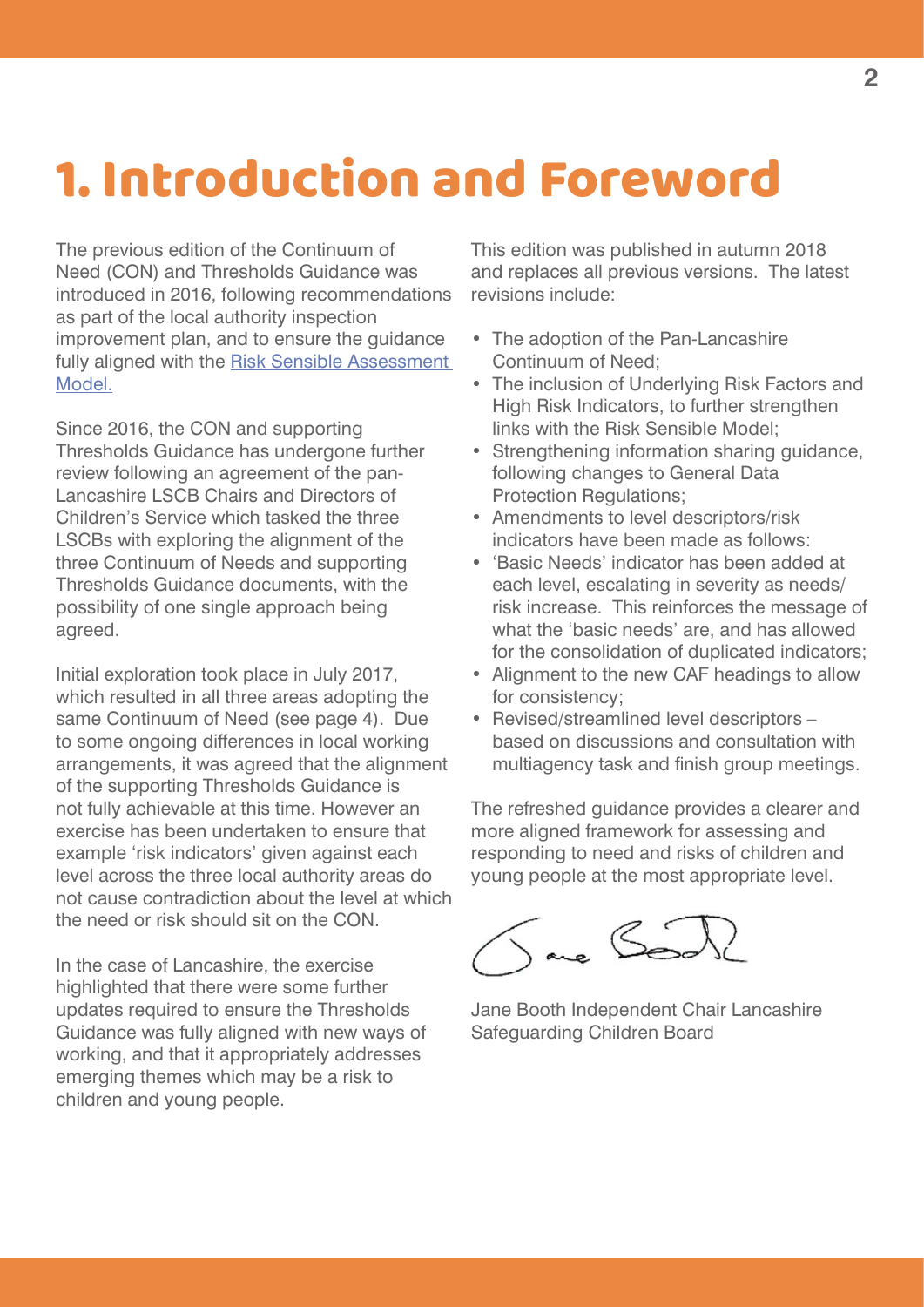## 2. Pan-Lancashire Continuum of Need (CoN)

## **2.1 Overview**

The Lancashire Continuum of Need (CON) provides help and guidance to practitioners at all levels, working in the statutory, public, voluntary and independent sectors, who work with children, young people and their families. It allows practitioners to identify levels of need and risk through the use of indicators related to outcomes. The CON also supports practitioners in determining how their service can best support and work alongside children, young people and their families by providing guidance as to what assessment and planning procedures to follow at each level to meet or prevent the escalation of need and support deescalation from statutory services.

## **2.2 Using the Lancashire Continuum of Need**

The CON is a tool which should be used to provide an equitable service response to children, young people and their families.

The levels of need are not prescriptive and allow for practitioner judgement.

Examples are provided within each level to aid practitioner decision-making – it should be noted that they are examples – not definitions – and should be used to support a practitioner's assessment. The list of needs is not exhaustive, does not take into account protective factors and is not age specific.

There will always be issues that do not easily fit and would benefit from a discussion with agency safeguarding leads and/or the duty social worker in the Multi Agency Safeguarding Hub (MASH). If an agreement cannot be reached, practitioners should seek advice and guidance from their line manager, and refer to the [Resolving Professional Disagreements](http://panlancashirescb.proceduresonline.com/chapters/p_resolving_prof_disagree.html?zoom_highlight=resolving)  [Guidance](http://panlancashirescb.proceduresonline.com/chapters/p_resolving_prof_disagree.html?zoom_highlight=resolving) or single agency policies as required.

The CON is a starting point to assist people who work with children, young people and families to come to a common understanding of what the family needs.

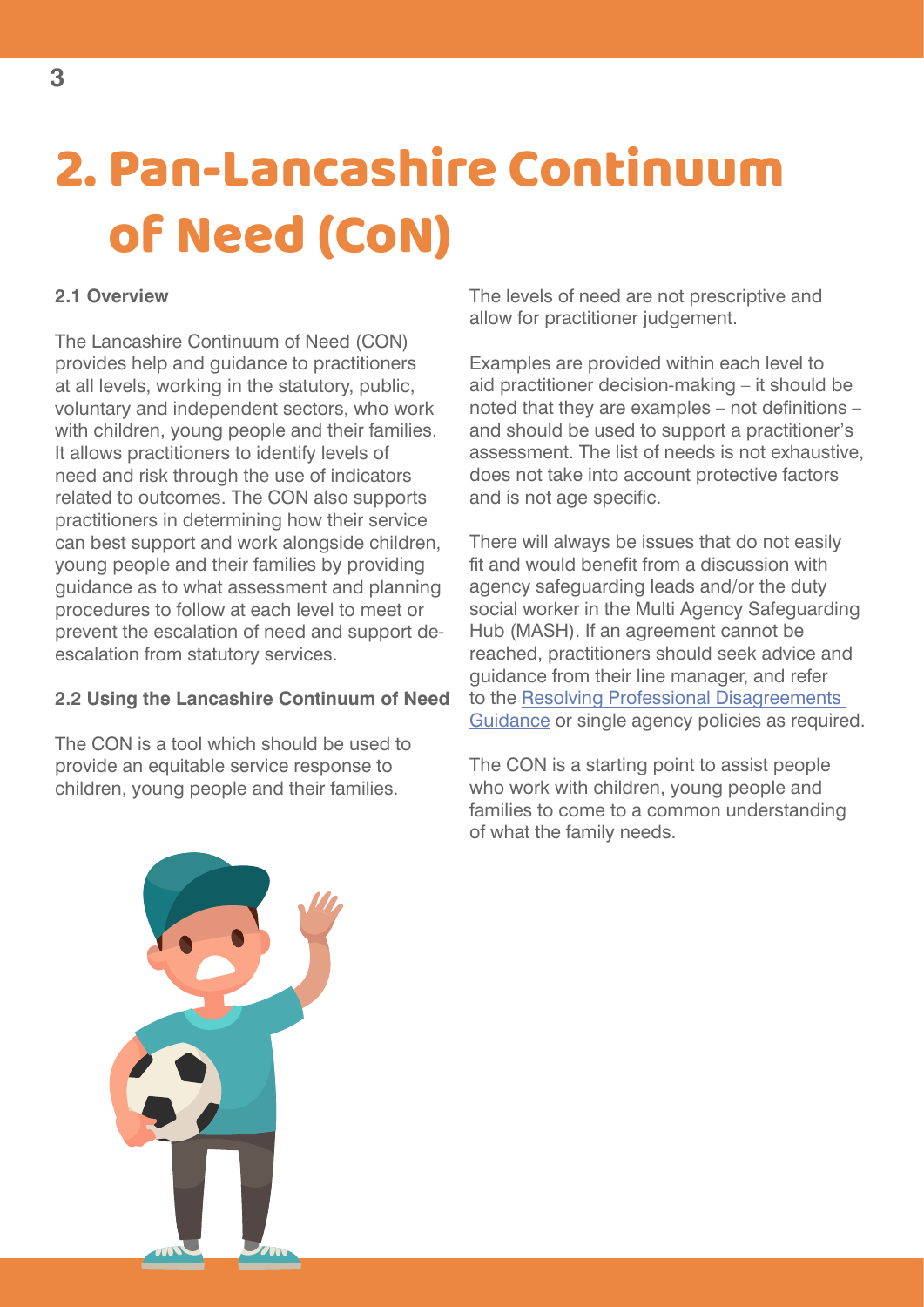

**4**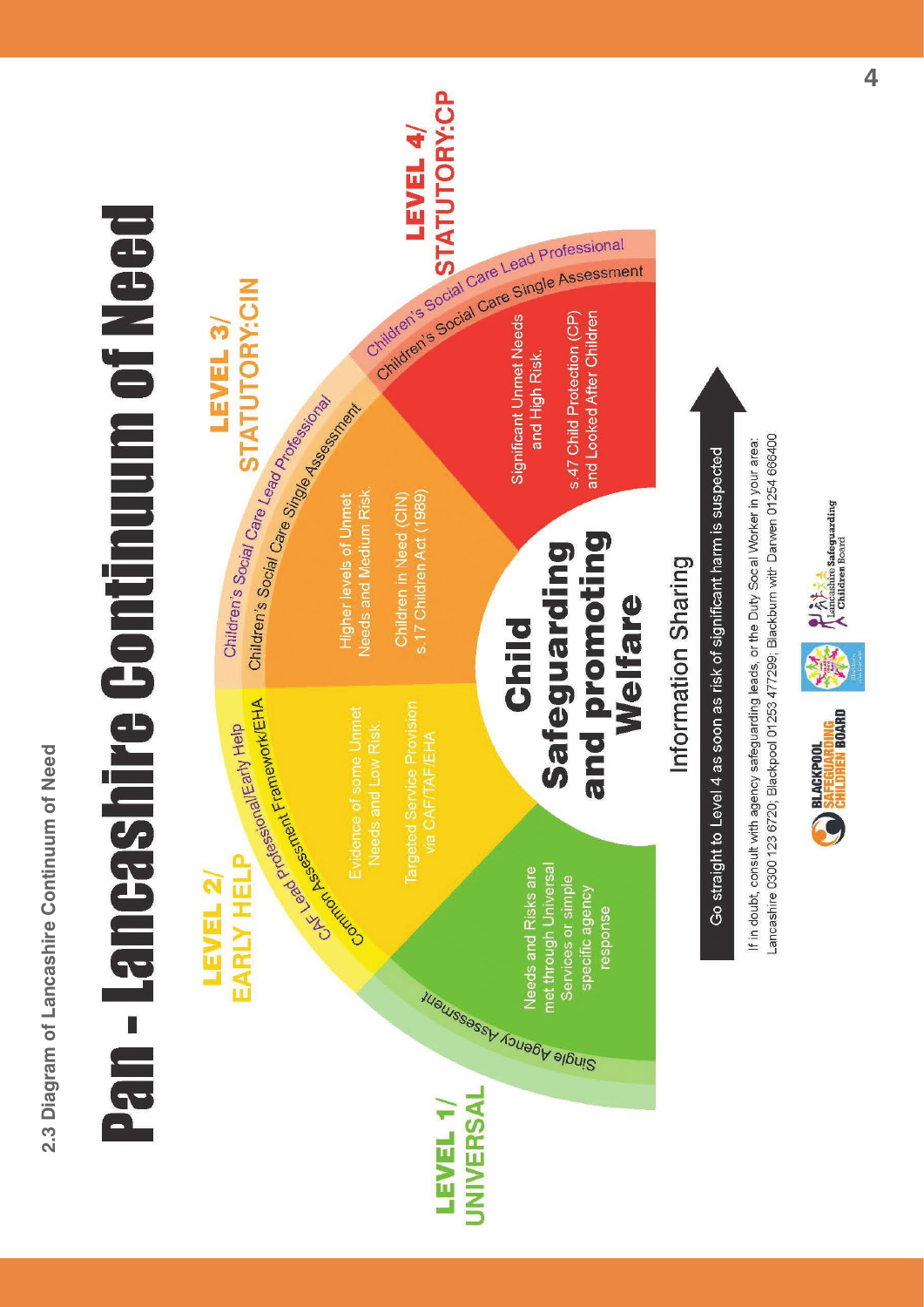## 3. Thresholds and Level Descriptors

The CON indicators define in detail the four levels of the framework. These needs and risk indicators are illustrative in assisting practitioners in having a shared understanding of the whole needs/risk of a child/young person.

Practitioners should be aware that this is not an exhaustive list of needs and is provided as a tool to aid practitioners in decision making.

Practitioners, when trying to identify the correct level of need, should seek advice and guidance from their line manager, and/or agency designated safeguarding lead.

## **3.1 Risk Sensible assessments**

In the course of all referrals for multi-agency action and support it is important to consider issues in relation to children's unmet needs and any risk that may be present. Both underlying risk factors and presenting high risk indicators should be considered.

When undertaking a risk assessment it is necessary that staff should be 'risk sensible' and recognise that no system can fully eliminate risk.

Risk assessments are most effective when they are completed on a multi-agency basis and professionals share knowledge of the child and family. This includes, for example, health professionals, GPs, schools/nurseries, probation services, housing, youth offending teams, and adult services including drug and alcohol services, where appropriate.

Following the assessment, the information is gathered and analysed (including parental ability and motivation to change) to predict the likelihood and impact of harm. Appropriate plans are made to reduce the risk to which the child or young person is exposed.

It is important to remember that in all circumstances the safety of the child (including unborn) concerned must be the paramount consideration.

Lancashire's Risk Sensible Framework for Multi-Agency Partners is available on the Lancashire Safeguarding Board website, and a full list of underlying risk factors, and high risk indicators can be found on the next page.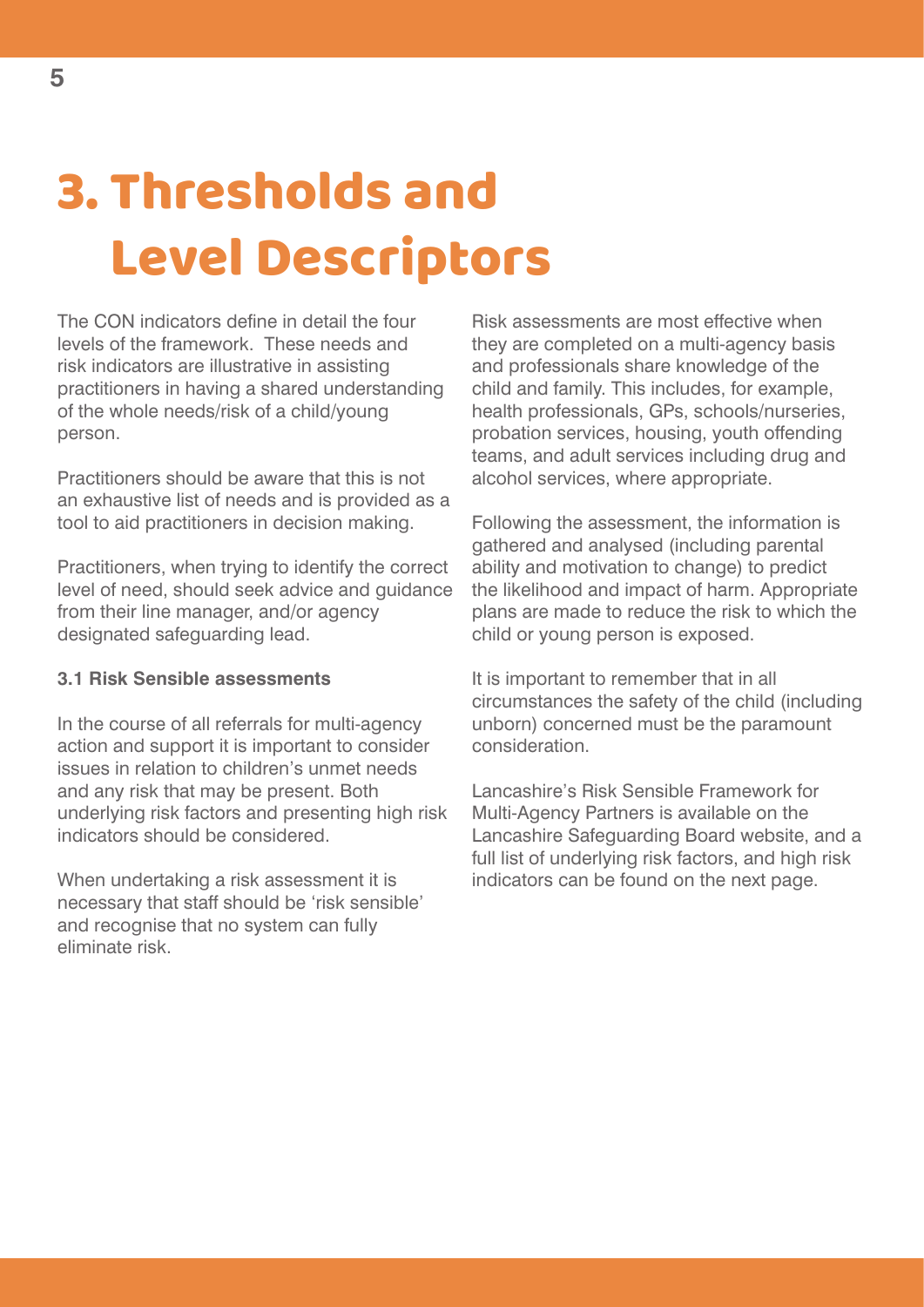## Underlying Risk Factors

**Those elements that are often present in risk situations but which do not, of themselves, constitute risk.**

| • Poverty                                                                                                                                         | • Poor housing                                                                    |  |
|---------------------------------------------------------------------------------------------------------------------------------------------------|-----------------------------------------------------------------------------------|--|
| • Lack of support network/isolation (e.g.<br>previously looked after child or care leaver)                                                        | • Experiences of poor parenting (e.g. Adverse<br><b>Childhood Experiences)</b>    |  |
| • Low educational attainment (adult/child)                                                                                                        | • Physical/learning disability (adult/child)                                      |  |
| • Mental health difficulties (adult/child)                                                                                                        | • Drug and alcohol use/misuse                                                     |  |
| • Victimisation from abuse/neglect                                                                                                                | • Disordered/discordant relationships (e.g.<br>domestic abuse, attachment issues) |  |
| • Previous history of offending                                                                                                                   | • Rejecting/antagonistic to professional<br>support                               |  |
| • Behavioural/emotional difficulties in child                                                                                                     | • Young, inexperienced parents                                                    |  |
| • Physical ill health (adult/child)                                                                                                               | • Unresolved loss or grief                                                        |  |
| • Living in communities with potentially harmful values (Female Genital Mutilation (FGM), Honour<br>Based Violence (HBV), excessive chastisement) |                                                                                   |  |

## High Risk Indicators

**Those elements which, by their presence, do constitute a risk, therefore consideration must be given to undertaking s.47 referrals to Children's Social Care.**

| • Previous involvement in child physical and                                          | • History of being significantly harmed         |
|---------------------------------------------------------------------------------------|-------------------------------------------------|
| sexual abuse/neglect                                                                  | through neglect as a child                      |
| • Seriousness of abuse (and impact on the                                             | • Age of the child (particularly if less than 3 |
| child)                                                                                | years old)                                      |
| • Incidence of abuse (how much and over                                               | • Record of previous violent/sexual offending   |
| how long a period of time)                                                            | (against both children and adults)              |
| • Evidence of disorganised attachment in the<br>adult                                 | • Other children removed or relinquished        |
| • Unexplained bruising (particularly in pre                                           | • Uncontrolled mental health difficulties (inc. |
| mobile babies)                                                                        | periods of hospitalisation)                     |
| • Personality disorders                                                               | • Chaotic drugs/alcohol misuse                  |
| • Denial/failure to accept responsibility for                                         | • Unwillingness/inability to put child's needs  |
| abuse/neglect                                                                         | first and take protective action                |
| • Cognitive distortions about the use of<br>violence and appropriate sexual behaviour | • Inability to keep self-safe                   |
| • Unrealistic, age inappropriate expectations                                         | • Evidence of domestic abuse, HBV, FGM and      |
| of the child                                                                          | Forced Marriage.                                |
|                                                                                       |                                                 |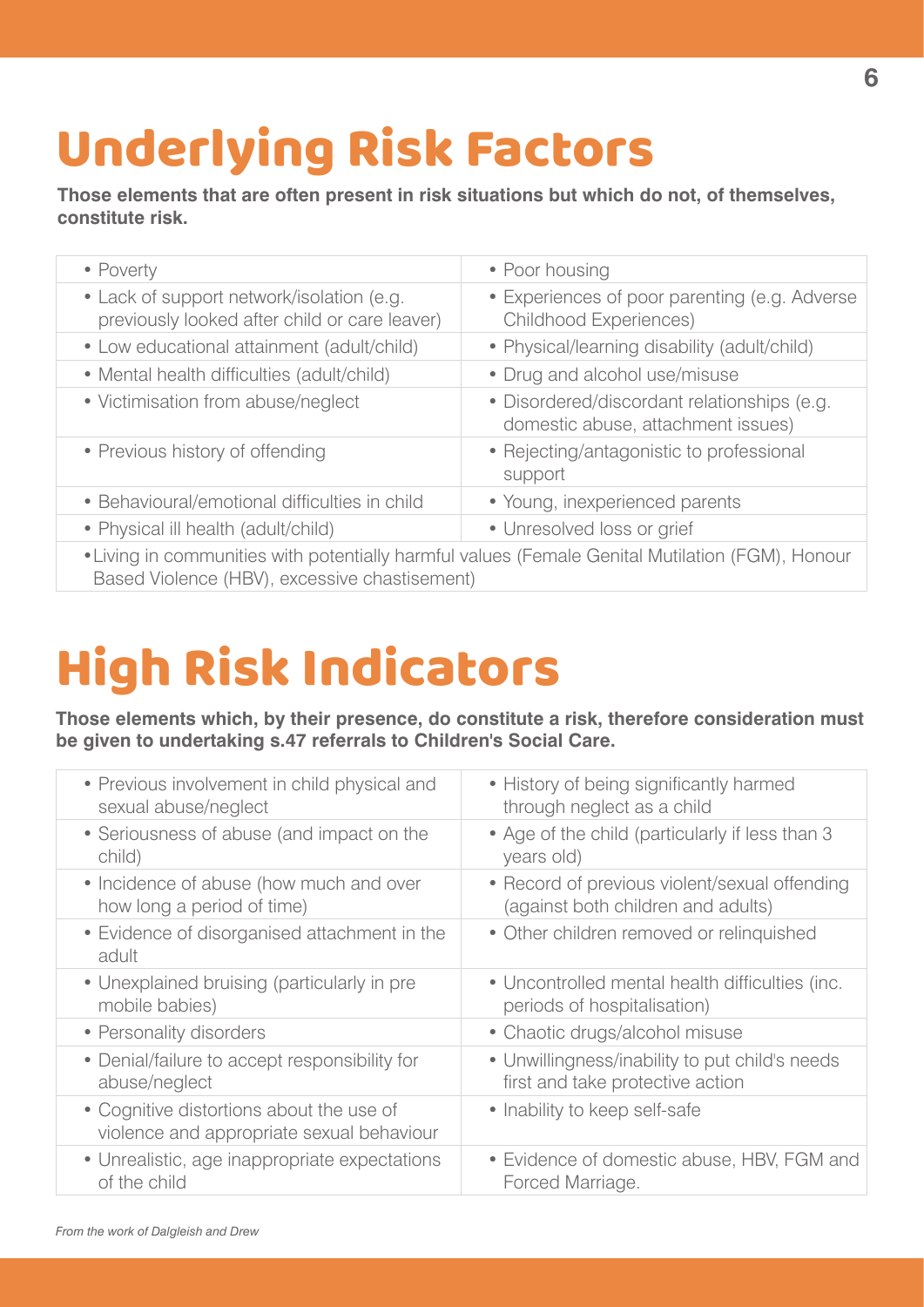### **3.2 Information sharing**

The collation of information is vital to ensure the holistic needs of the child or young person can be assessed and all risk factors analysed.

Children are best protected when professionals are clear about what is required of them and how they need to work together with the child, family and other agencies. For the sharing of information to be lawful and proportionate, practitioners need to have clarity about gaining consent from parents/ carers and children (particularly if aged 16 or over) to enable different agencies to share information with each other. Practitioners must adhere to the statutory requirements of the General Data Protection Regulation (GDPR) and Data Protection Act 2018 and the Human Rights Act 1998.

The Government's Information Sharing Guidance released July 2018 states clearly that "the GDPR and Data Protection Act 2018 do not prevent, or limit, the sharing of information for the purposes of keeping children and young people safe". It also sets out seven 'golden rules' to sharing information as follows:

- 1. Remember that the General Data Protection Regulation (GDPR), Data Protection Act 2018 and human rights law are not barriers to justified information sharing, but provide a framework to ensure that personal information about living individuals is shared appropriately.
- 2. Be open and honest with the individual (and/ or their family where appropriate) from the outset about why, what, how and with whom information will, or could be shared, and seek their agreement, unless it is unsafe or inappropriate to do so.
- 3. Seek advice from other practitioners, or your information governance lead, if you are in any doubt about sharing the information concerned, without disclosing the identity of the individual where possible.
- 4. Where possible, share information with consent, and where possible, respect the wishes of those who do not consent to having their information shared. Under the GDPR and Data Protection Act 2018 you may share information without consent if, in your judgement, there is a lawful basis to do so, such as where safety may be at risk. You will need to base your judgement on the facts of the case. When you are sharing or requesting personal information from someone, be clear of the basis upon which you are doing so. Where you do not have consent, be mindful that an individual might not expect information to be shared.
- 5. Consider safety and well-being: base your information sharing decisions on considerations of the safety and well-being of the individual and others who may be affected by their actions.
- 6. Necessary, proportionate, relevant, adequate, accurate, timely and secure: ensure that the information you share is necessary for the purpose for which you are sharing it, is shared only with those individuals who need to have it, is accurate and up-to-date, is shared in a timely fashion, and is shared securely (see principles).
- 7. Keep a record of your decision and the reasons for it – whether it is to share information or not. If you decide to share, then record what you have shared, with whom and for what purpose.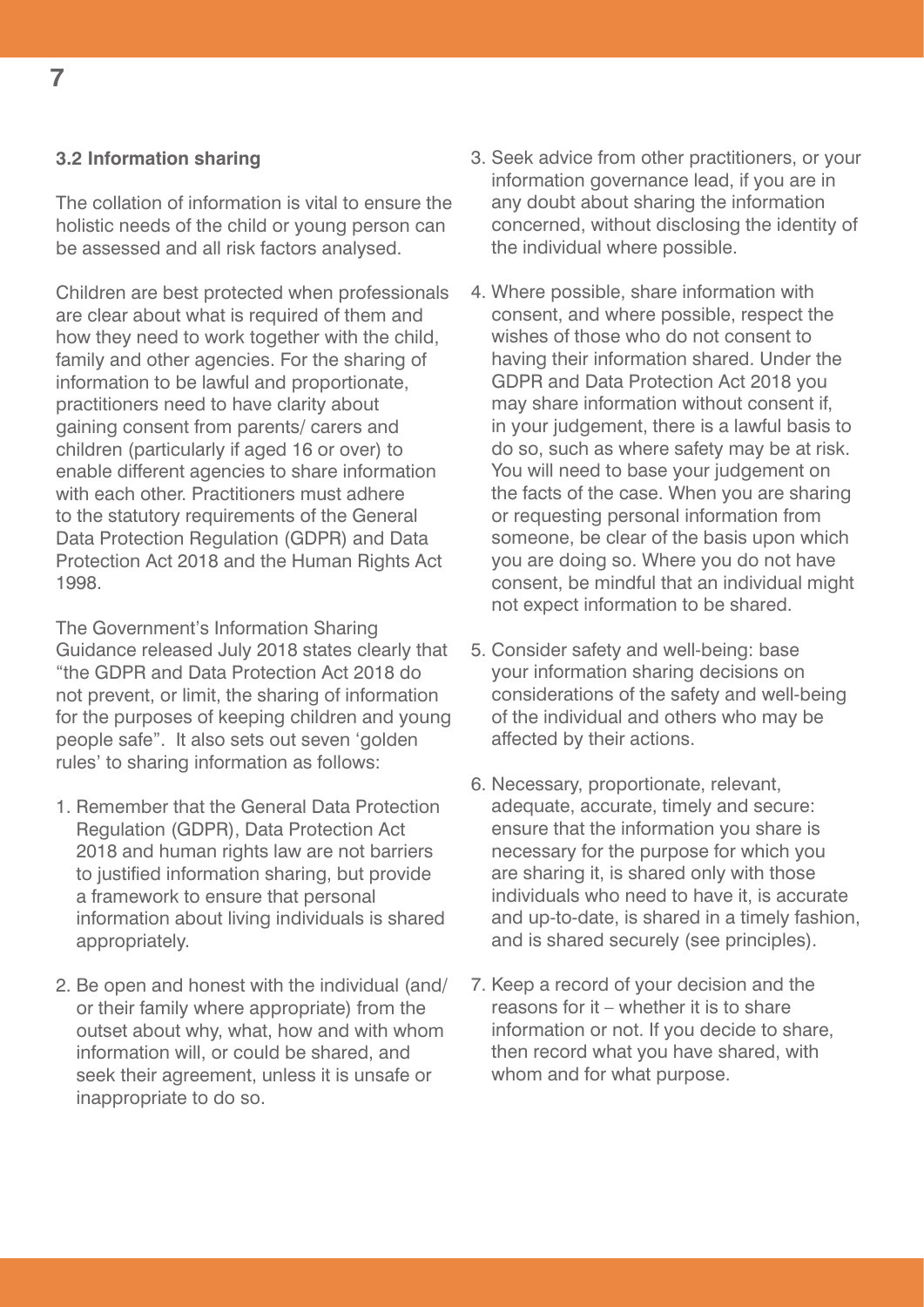## **Informed and explicit consent**

Consent to share information must be both informed and explicit:

- Informed consent the person understands why the information is being shared, what information is being shared, with whom, and for what purpose.
- Explicit consent the consent has been discussed and agreed and the discussion is clearly recorded on case notes.

Explicit consent is best practice and ideally should be gained in writing, and always recorded on case notes.

In the case of emergencies, what information will be shared with agencies should be explained during the process of providing the emergency service.

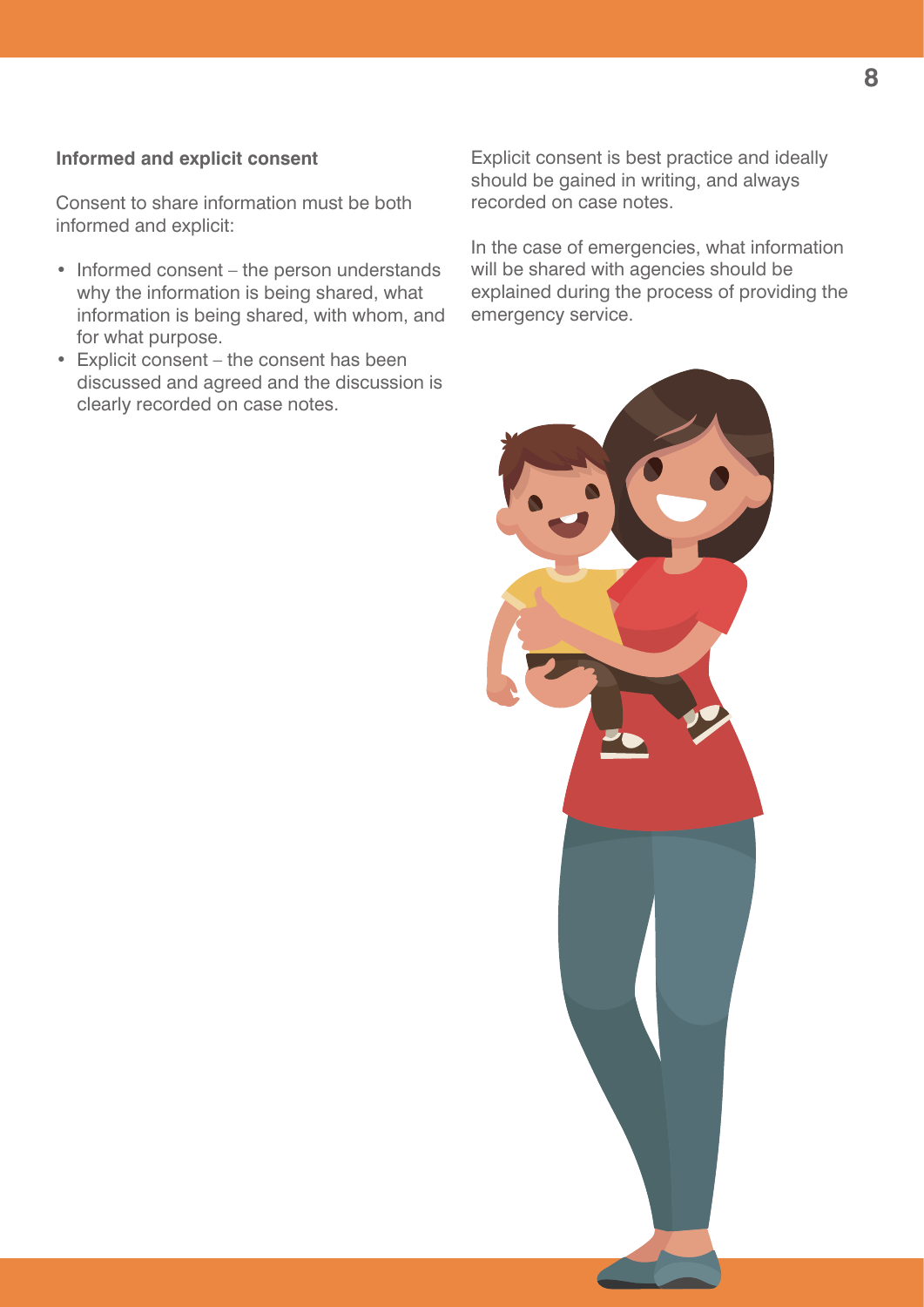## **3.3 Level Descriptors**

## Level 1 – Universal – needs and risks are met through universal services or simple single agency response.

| <b>Response</b>                                                                                 | Information sharing framework          |
|-------------------------------------------------------------------------------------------------|----------------------------------------|
| Signposting to appropriate universal services,<br>offer of information and advice if necessary. | Informed and explicit consent required |
| Routine single agency assessment<br>Universal SEND support                                      |                                        |

**Examples of possible needs and risk indicators:**

### **BASIC NEEDS**

Basic needs are being met by the family, or can be supported via universal services/single agency response

For example (list not exhaustive):

- Suitable and stable housing/accommodation
- Reasonable income being used appropriately to meet needs
- Children are well fed and nourished
- Good levels of hygiene/appropriate clothing
- Accessing learning/education regularly and punctually
- Good routines/boundaries

### **Health**

Accessing universal health care services as required, including GP; dentist; midwives; health visitor/ school nurse

Developmental milestones are being met

Appropriately cared for when ill

Good emotional health and/or well being

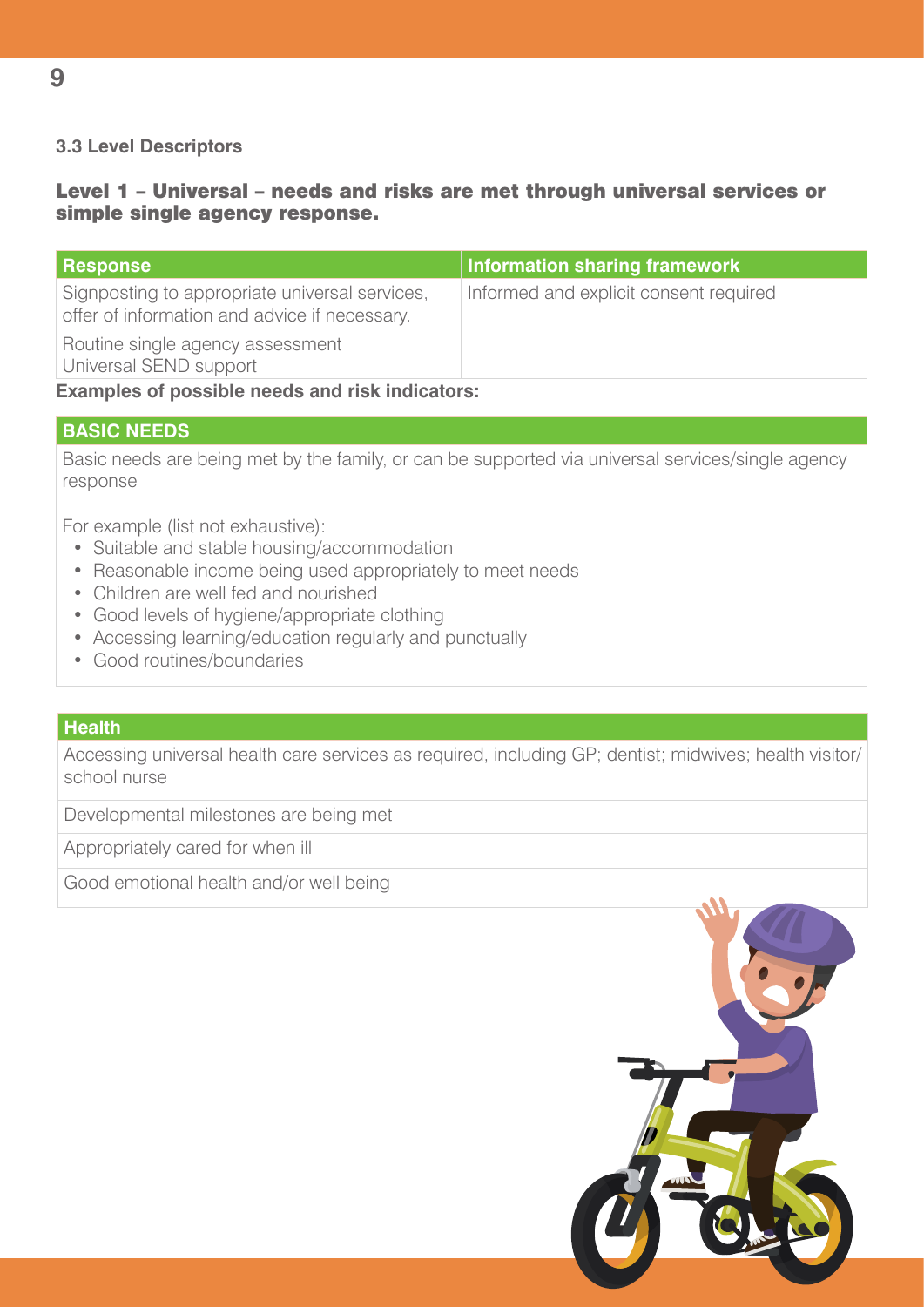## **Education**

Children and young people with regular and punctual attendance at school/nursery.

Good home/school link

Children and young people reaching learning milestones

Experiences success and achievement

Planned progression beyond statutory education

Access to learning resources

## **Emotional and behavioural development**

Confident in social settings as appropriate to age

Appropriate stimulation, boundaries and guidance

Children and young people appear happy, good level of emotional literacy

### **Identity**

Positive sense of self and abilities

Children and young people who has their social, moral, spiritual and cultural needs met

Good level of self-esteem and confidence

## **Family and Social Relationships**

Appropriate social behaviour and confidence in social settings

Positive attachments and secure relationships

Stable, affectionate relationship with care givers

Good relationships with peers and adults

Effective support networks

Positive role models

Parents are able to offer stability

Access to appropriate family supports

## **Social Presentation**

Child or young person missing from home on one occasion, whose needs can be addressed via a Return Home Interview and universal services.

## **Self-care skills and independence**

Ability to self-care as appropriate to age

Ability to recognise unsafe activities, places, etc.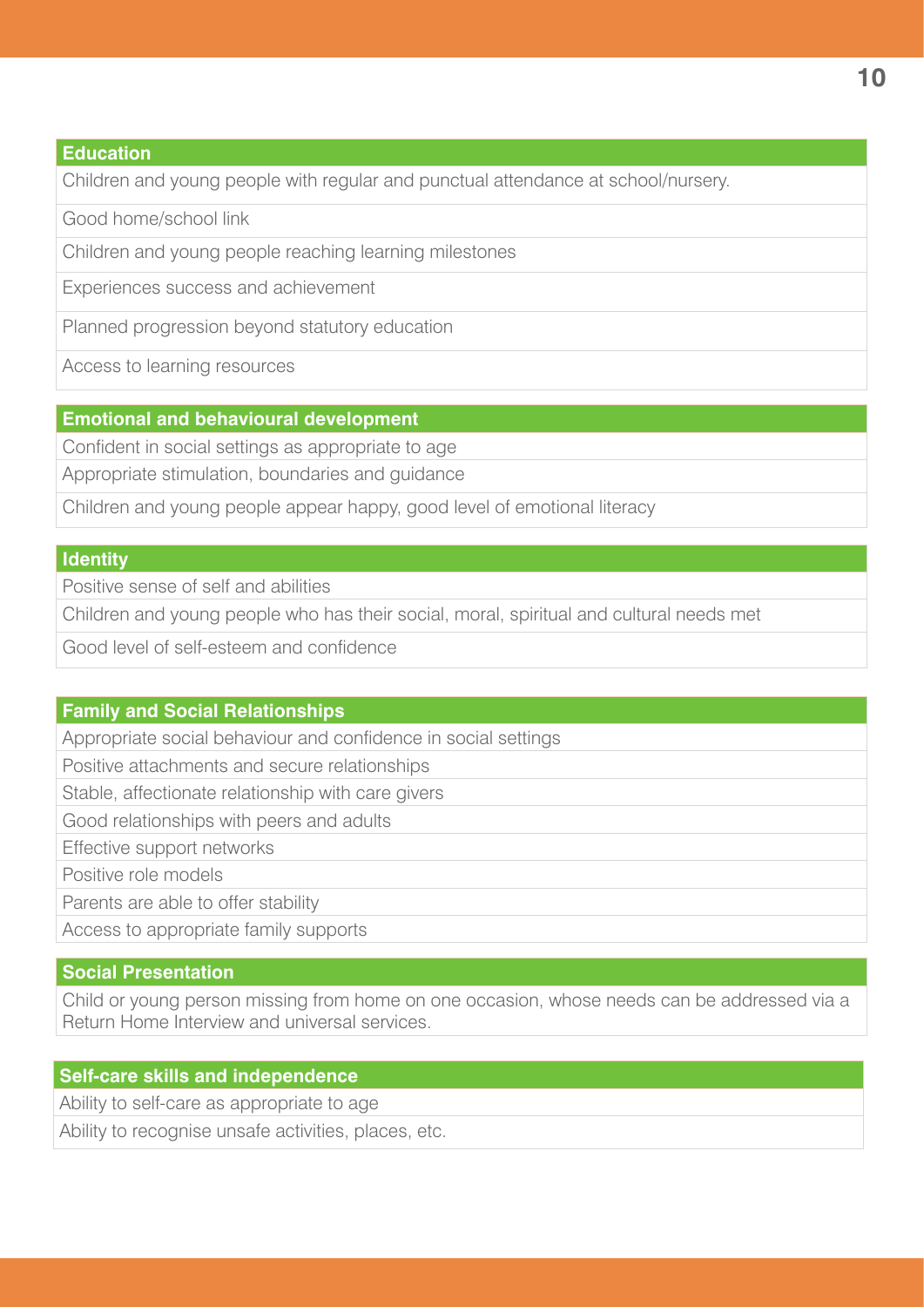Level 2 – Early Help – Evidence of some unmet needs and low risk, to be addressed by targeted service provision via Common Assessment Framework / Team Around the Family (TAF) / Early Help Assessments

| <b>Response</b>                                                                                                                                                                                                                                                                             | <b>Information sharing framework</b>                                                                                                                                                                                                                                                   |
|---------------------------------------------------------------------------------------------------------------------------------------------------------------------------------------------------------------------------------------------------------------------------------------------|----------------------------------------------------------------------------------------------------------------------------------------------------------------------------------------------------------------------------------------------------------------------------------------|
| Common Assessment Framework (CAF)<br>Early Help Service Officer<br><b>Targeted Service Provision Response</b><br>Targeted SEND support<br>Identified needs requiring targeted support<br>service engagement.<br>Undertake CAF. Identify TAF and Lead<br>Professional<br>Step up / Step down | Informed and explicit consent required<br>Where consent is refused parents/carers should<br>be informed that services will be limited to single<br>agency provision and where 'high' risk indicators<br>emerge, multi-agency information sharing may<br>be undertaken without consent. |

## **BASIC NEEDS**

Issues which have potential to impact upon the child's wellbeing, meaning basic needs are not being met, and there are concerns regarding parenting capacity and/or motivation to change. For example (list not exhaustive):

- Poor housing/unsuitable accommodation
- Frequent house moves, leading to social exclusion
- No or Low income/not entitled to benefits, with no means of other support
- Children appear hungry or malnourished
- Unsuitable levels of hygiene/inadequate clothing
- No/limited access to learning/education
- Lack of, or poor routines/boundaries

### **Health**

Developmental milestones not being met.

Early/unsafe sexual activity

Refusal/avoidance of registration with health care services (e.g. GP, dentist, midwife, health visitor/ school nurse, opticians, speech/language), inc. timely booking of pregnancy (16 weeks) and postpregnancy appointments; or persistent non-attendance at medical appointments or failure to seek medical advice for minor health needs

Unnecessarily accessing health services e.g. walk in clinics/A&E

Repeated injuries, infections and infestations

Children and young people for whom there are emotional, physical/behavioural health concerns, inc. potential self-harming behaviours

Identified mental health issues for parent or child, which are not being addressed or consistently managed.

Child or young person beginning to experiment with alcohol/substances

Families where there are early concerns about parental substance misuse

Pregnant aged 16 years or under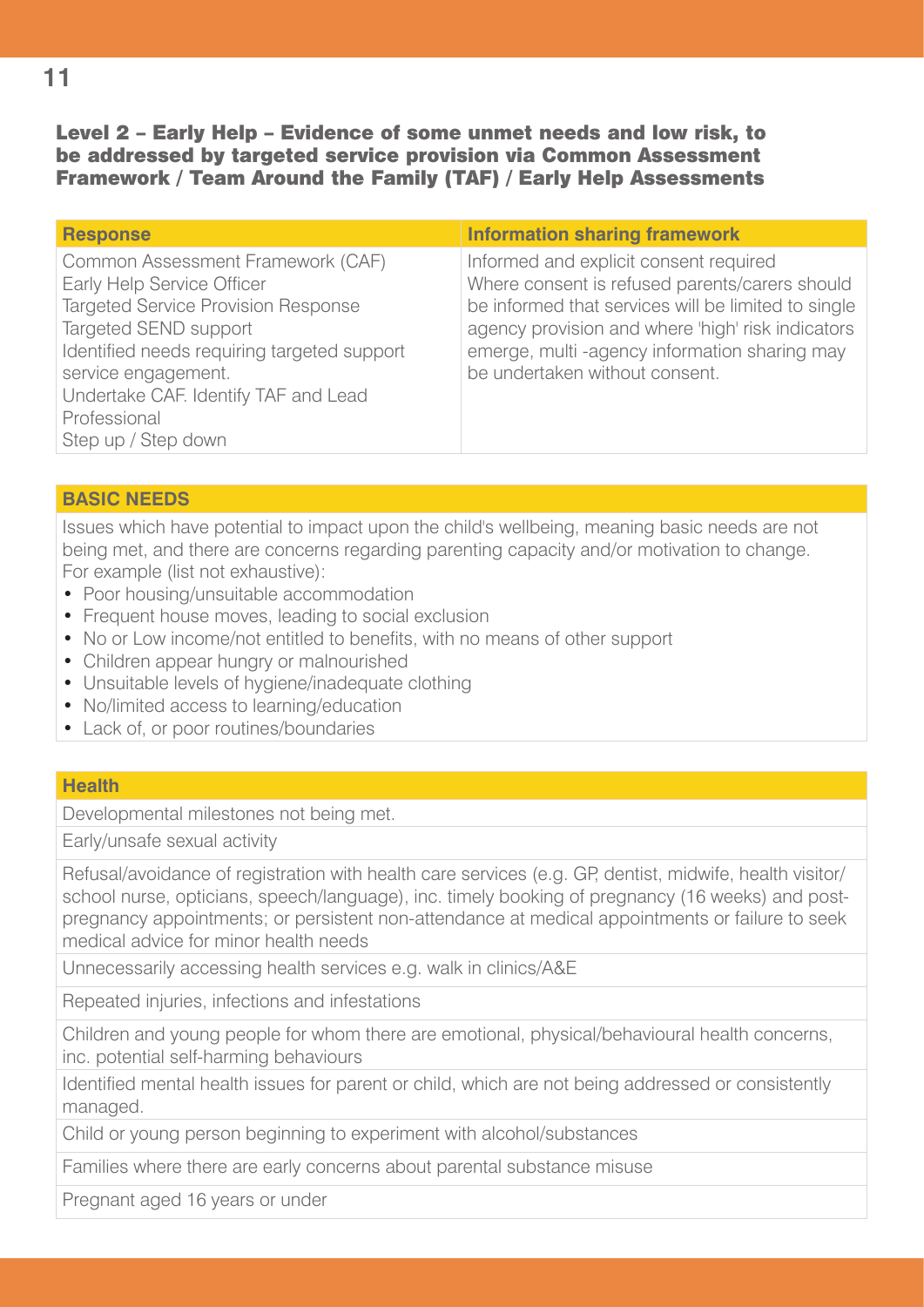Low educational or physical disability for parent or child

Children and young people presenting challenging behaviour in school

Children and young people refusing to go to school

Child or young person has multiple fixed term exclusions

Children and young people who missed important education appointments

Below educational levels/not meeting learning milestones

Irregular attendance, or punctuality, and children and young people starting to have significant unauthorised absence from school/nursery

At risk of making ill-informed/ inappropriate progression decisions

Not settled in employment, education or training post 16

Child or young person is Not in Education, Employment or Training (NEET), for a period longer than 6 weeks

Not completing education/college plan

Children or young people involved in a "graduated response" to meet their SEN needs ahead of the development of an [Education Health Care Plan](https://www.lancashire.gov.uk/children-education-families/special-educational-needs-and-disabilities/education-health-and-care-plans/what-is-an-education-health-and-care-plan/)

**Emotional and behavioural development**

Child or young person is being bullied or displaying bullying behaviour

Inappropriate responses and actions and does not always understand how this impact on others

Find managing change difficult

Children and young people presenting increasing problems where parents are finding it difficult to manage

Parents struggling to address own emotional needs

Low expectations from community, school and parents/carers

**Identity**

Early concerns around identity/gender issues

Low/ threatened self-esteem and confidence

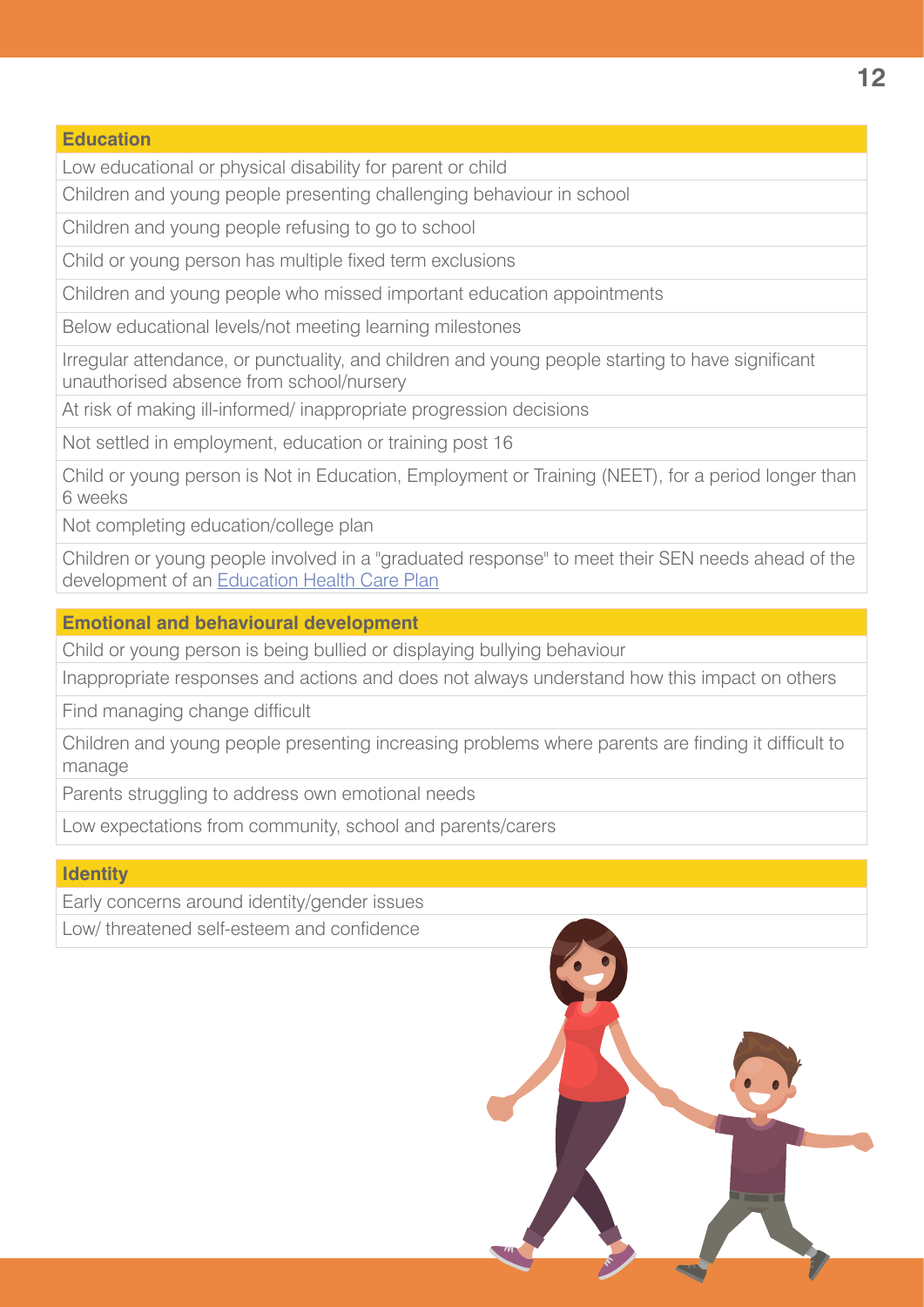## **Family and Social Relationships**

Families subject to discrimination/harassment/conflicts within the community

Change in family circumstances, or relationship difficulties (e.g. divorce/separation, bereavement)

Inappropriate childcare or inappropriate levels of parental supervision

Parent(s) who are absent

Wider family and friends may engage in unsafe activities

Parent appears to lack affection, attachment or bonding (inc. during pregnancy)

Early concerns about domestic abuse, instability or violence within the home

Parents who are care leavers

Lack of support network/isolation

Lack of positive role models

Has isolated or unsupported carer

Children and young people from migrant families at risk of isolation

Child or young person has difficulties building/sustaining relationships or is withdrawing from family, peers, school and is spending a lot of time alone

High number of children or more than two under age 3, where basic needs aren't being met, in conjunction with other indicators.

Very young and inexperienced parents, where basic needs aren't being met, in conjunction with other indicators.

Child or young person whose primary carer is in prison and requires support through targeted service provision

## **Social Presentation**

Child or young person is displaying early indications of potential risk of Child Sexual Exploitation (CSE); Child Criminal Exploitation (CCE) or Radicalisation

Engaging in potentially unsafe online activities

Children and young people at risk of entering the Criminal Justice System – engaging in low level offending or anti-social behaviour.

Child or young person missing from home on one occasion where needs cannot be met by a Return Home Interview or universal services, requiring more targeted support.

## **Self-care skills and independence**

Poor development of self-care skills

**13**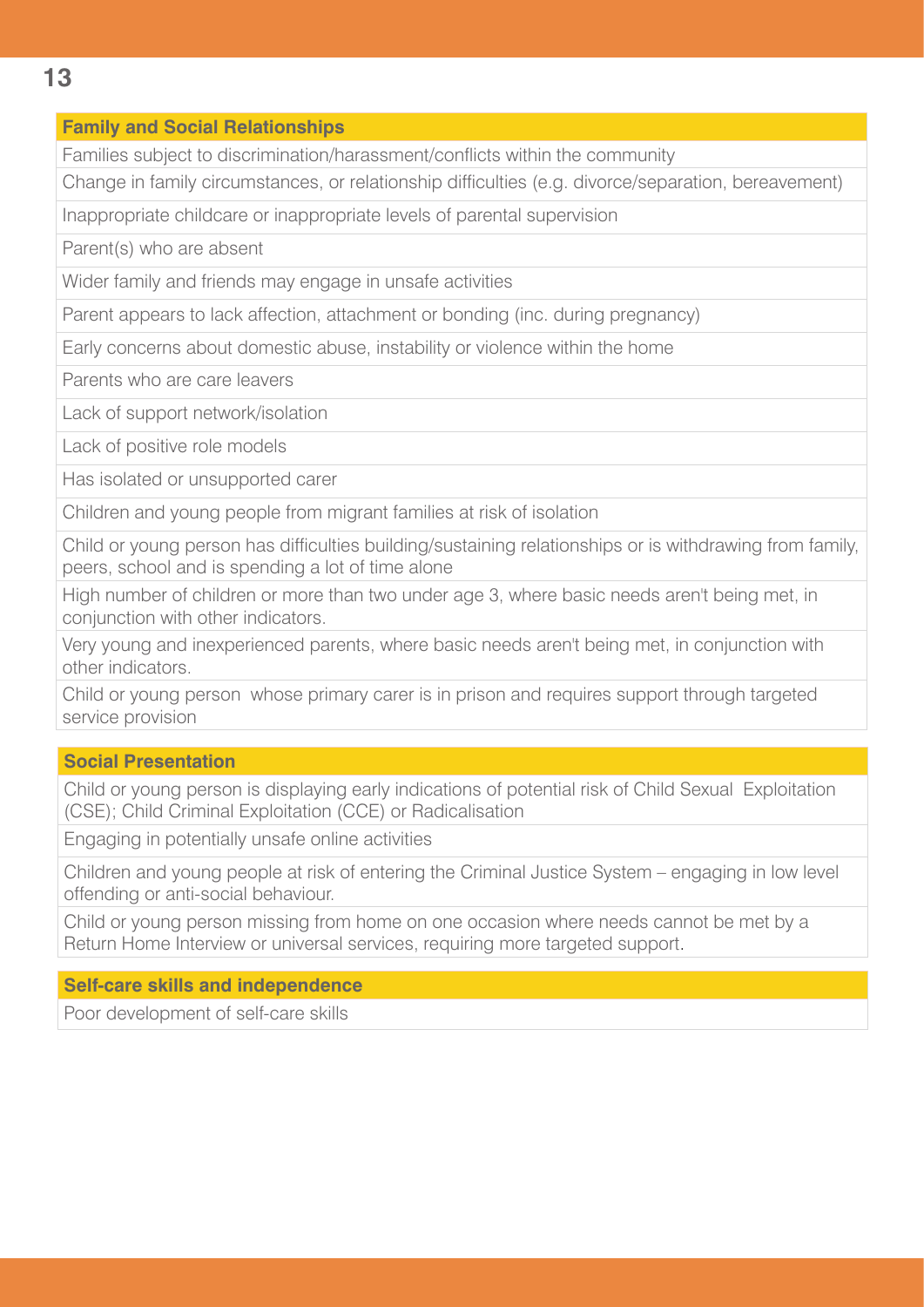Level 3 – Children in need – higher levels of unmet needs and medium risk, which have been unresolvable at previous levels and should be addressed via Child in Need processes under s.17 of the Children Act (1989).

| <b>Response</b>                         | <b>Information sharing framework</b>                |
|-----------------------------------------|-----------------------------------------------------|
| Child in Need, s.17 Children Act 1989   | Informed consent required                           |
| Child with a disability who is in need  | Where consent is refused parents/carers should      |
| Specialist SEND support                 | be informed that services will be limited to single |
| Unmet needs and underlying risk factors | agency provision and where 'high' risk indicators   |
| Resistance to CAF at Level 2            | emerge, multi -agency information sharing may       |
| Step up/Step Down                       | be undertaken without consent, and concerns         |
|                                         | escalated to level 4.                               |

## **BASIC NEEDS**

Issues which are impacting upon the child's wellbeing meaning basic needs are not being met, and there are concerns regarding parenting capacity and/or motivation to change. For example (list not exhaustive):

- Poor housing/unsuitable accommodation
- Frequent house moves, leading to social exclusion
- No or Low income/not entitled to benefits, with no means of other support
- Children appear hungry or malnourished
- Unsuitable levels of hygiene/inadequate clothing
- No/limited access to learning/education
- Lack of, or poor routines/boundaries

## **Health**

Carers with chronic ill health or terminal illness that is impacting on child, young person or pregnancy

Child or young person accommodated by a health authority for a consecutive period of 90 days, requiring specialist support

Obesity and/or malnourishment which is impacting on the child's health and development, where there are concerns about compliance, rejection or inability to take on support/treatment.

Refusal/avoidance of registration with health care services (e.g. GP, dentist, midwife, health visitor, opticians, speech/language), inc. late booking of pregnancy (24 weeks) and antenatal/ post-pregnancy appointments; or persistent non-attendance at medical appointments resulting in suffering or the child's needs escalating

Frequent health needs which is impacting on health and development of the child, with concerns around parental willingness to engage.

Frequent injuries as a result of inadequate supervision

Self-harming behaviour (inc. eating disorder) escalating in severity, frequency or typology that requires specialist assessment and/or there is no parental engagement.

Child or young person is at risk due to their own alcohol/substance use

Pregnant aged 16 or under, and there is no wider family support and/or lack of engagement with health services

Parents have learning disability/ mental health or substance/alcohol dependency problems that compromise their ability to parent at an acceptable standard.

Children with complex health needs and/or disabilities, which raises concerns about health and development, and there is a need for specialist support which is not being accessed/responded to.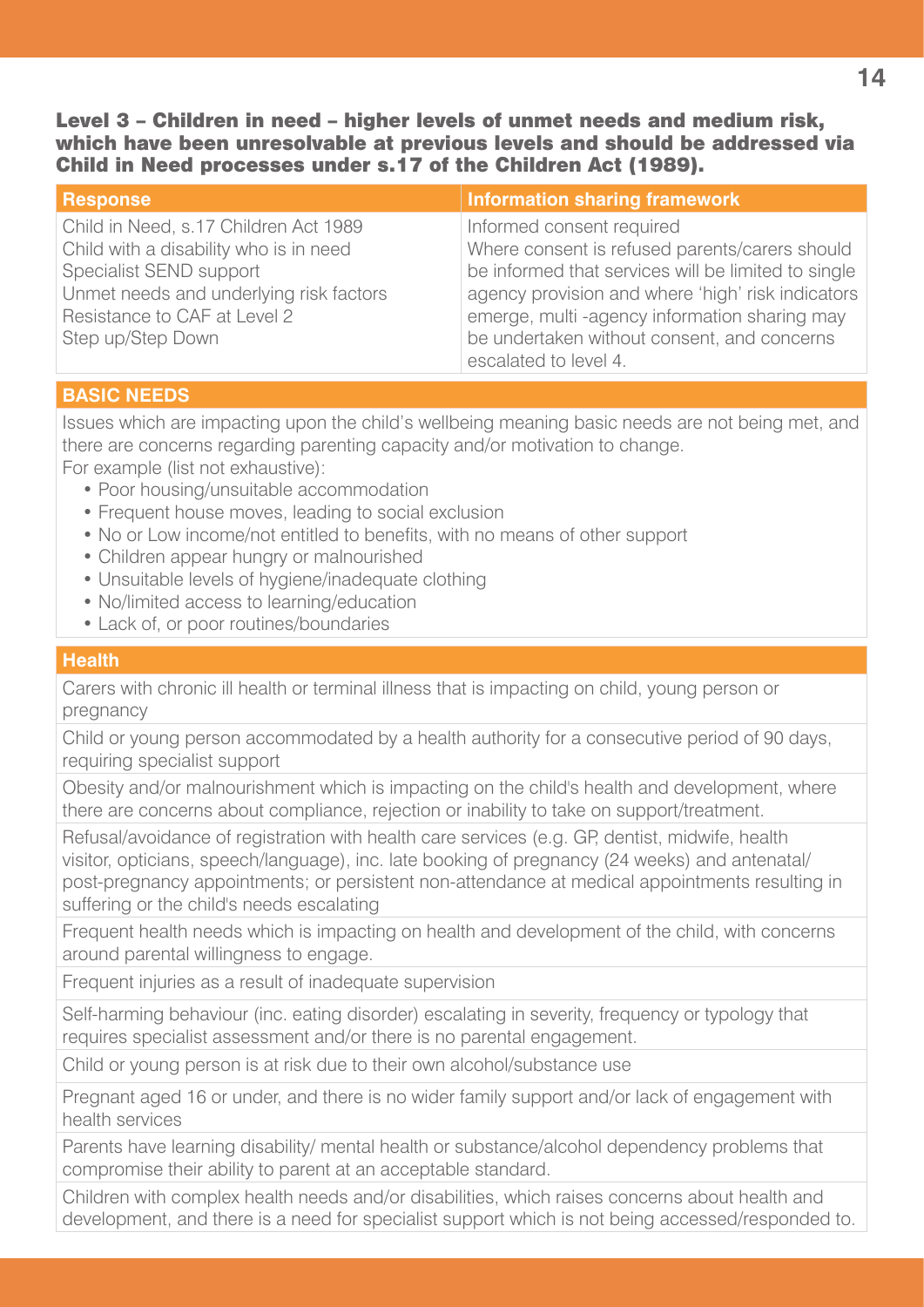## **Education**

Children and young people who are Not in Education, Employment or Training, which is beginning to impact on development, and are unwilling to engage with support.

Challenging behaviour in school leading to exclusion and alternate provision as a result of lack of engagement and ability to change.

Children and young people with significant unauthorised absence from school/nursery and the family are unwilling to engage

### **Emotional and behavioural development**

Young carers who are undertaking caring responsibilities, for other family members, which is impacting on their life and development

Persistent inadequate supervision, including children who are overly chastised with unrealistic expectations of good behaviour

Inability of parents to be affectionate and attentive and there are attachment issues (inc. during pregnancy), which is impacting on the child's sense of self and health and development, where parents continue to deny/fail to change their own behaviour

## **Identity**

Identity/gender issues impacting on emotional health and well being where there is lack of, or nonacceptance of, support in place.

### **Family and Social Relationships**

Children who are privately fostered

Domestic abuse, instability or violence within the home which is impacting on the health and development of the child/unborn, and the support provided is failing to have an impact (inc. poor, abusive relationships with siblings).

There are concerns around the family and the partner of parent is persistently not visible to professionals and family is resistant to intervention/support

Child or unborn is living in communities with potentially harmful values such as Honour Based Violence (HBV), or Female Genital Mutilation (FGM), or the mother has disclosed a history of FGM.

Child and young person whose primary carer is in prison and meets the CIN threshold

Chaotic and inconsistent family support networks, where parents/carers are unable to focus on meeting child's need/or are unwilling to engage and there are concerns about the child's health and development

Child or young person is isolated/socially excluded within the community, and there is no wider family support.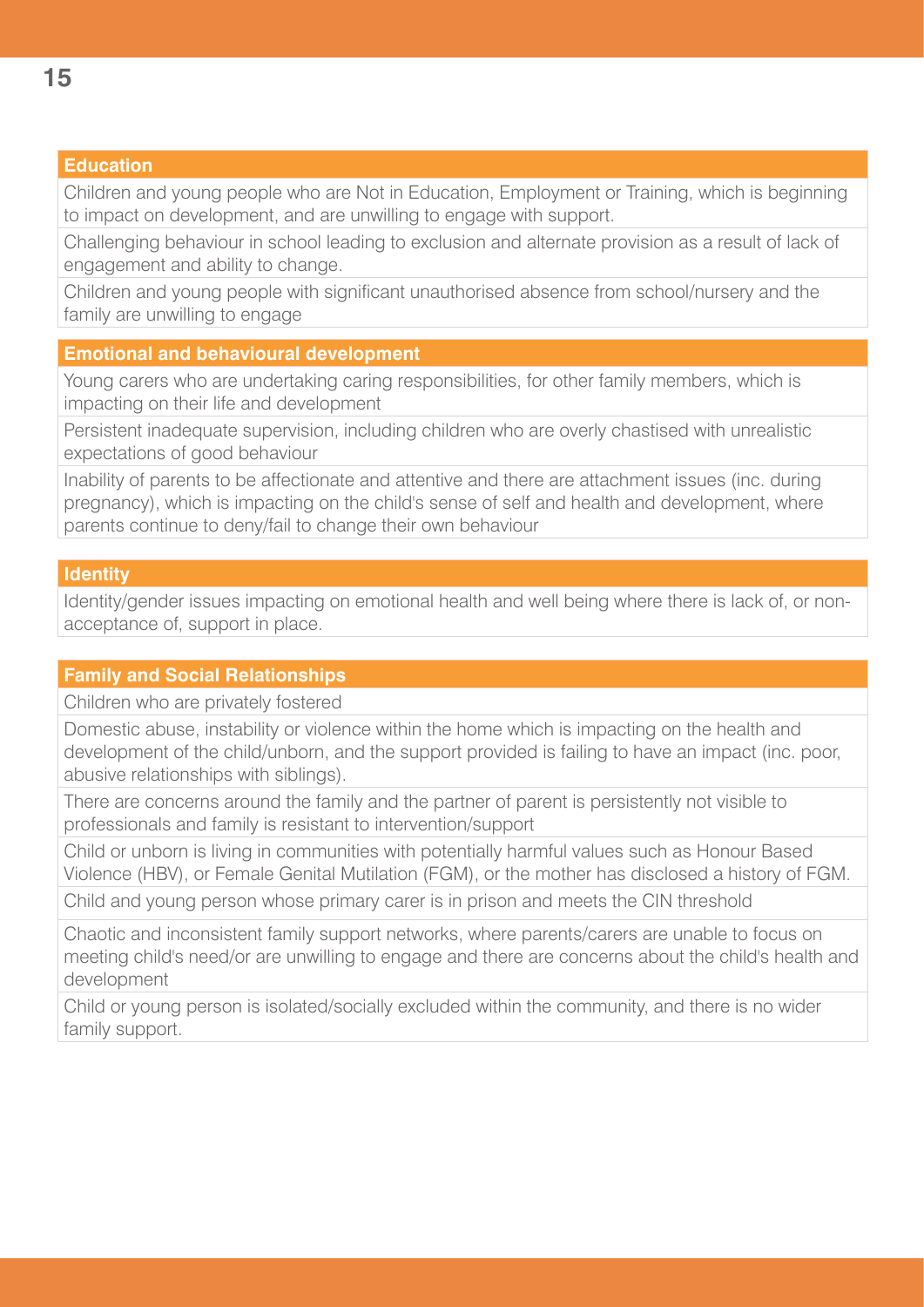## **Social Presentation**

Child or young person is at risk of engaging in/victim of criminal activity and/or antisocial behaviour; or has a history of offending/reoffending, which may impact on their safety and that of others, or an unborn child.

Child or young person, with more than 5 missing from home episodes within 90 days, or fewer episodes but the nature of the incident warrants a child and family assessment.

Child or young person is displaying behaviours or engaging in activities which suggest there is potential risk of CSE; Child Criminal Exploitation (CCE) or Radicalisation

Children and young people participating in, and are becoming harmed as a result of 'sexting' or bullying through social media.

CYP with severe and disruptive behaviour, lack of self-control/empathy and/or sexual behaviour that is potentially harmful to themselves, others, or the unborn.

Children and young people who are homeless (16/17) who have not been accommodated by the local authority but have been assessed as a homeless young person

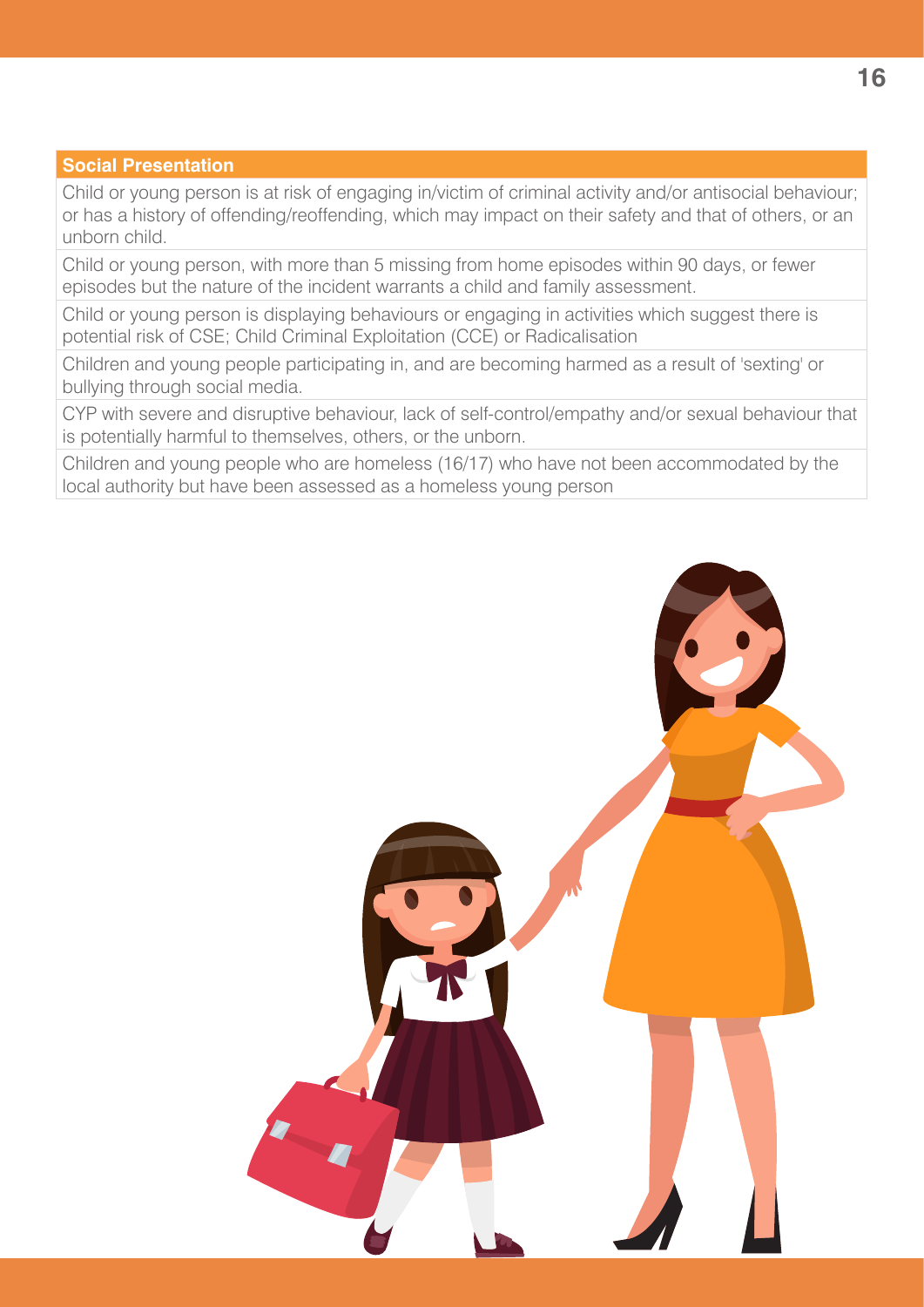Level 4 – Child Protection – Child/young person is suffering, or at risk of suffering significant harm due to unmet needs and high risks. Issues have been unresolved at previous levels and require a multi-agency response via Child Protection processes under s.47 of the Children Act (1989).

| <b>Response</b>                                                                                                                                                                                                                                                                                                                                                                                  | <b>Information sharing framework</b>                                                                                                                                                                                                                                                                                                                                                                                                                                                                                                                                                                                                                                                 |
|--------------------------------------------------------------------------------------------------------------------------------------------------------------------------------------------------------------------------------------------------------------------------------------------------------------------------------------------------------------------------------------------------|--------------------------------------------------------------------------------------------------------------------------------------------------------------------------------------------------------------------------------------------------------------------------------------------------------------------------------------------------------------------------------------------------------------------------------------------------------------------------------------------------------------------------------------------------------------------------------------------------------------------------------------------------------------------------------------|
| Child Protection and safeguarding response<br>through Children's Social Care<br>S.47 investigation: 'reasonable cause to suspect<br>the child is suffering or likely to suffer significant<br>harm'<br>May require:<br>• Multi-agency Child Protection Plan<br>• Child Looked After under s.20 Voluntary<br>Accommodation<br>• Child Looked After under s.31 Care Order<br>• Acute SEND response | Consent is not required, however best practice<br>is to share information with Informed and Explicit<br>consent<br>To overrule this a judgement is required that<br>seeking consent place a child at further risk,<br>prejudice the detection of a crime, or lead to an<br>unjustified delay in making enquiries.<br>Where consent has not been obtained this<br>should be documented on the case record and<br>clearly provide evidence of one or more reasons<br>as above<br>Case notes should clearly record:<br>• How consent was sought and refused<br>• How the practitioner and manager decided<br>to proceed with enquiries on the basis of<br>evidence and reasonable cause |

## **BASIC NEEDS**

Issues which are significantly impacting upon the child's wellbeing meaning basic needs are not being met, and there are concerns regarding parenting capacity and/or motivation to change. For example (list not exhaustive):

- Poor housing/unsuitable accommodation
- Frequent house moves, leading to social exclusion
- No or low income/not entitled to benefits, with no means of other support
- Children appear hungry or malnourished
- Unsuitable levels of hygiene/inadequate clothing
- No/limited access to learning/education
- Lack of, or poor routines/boundaries

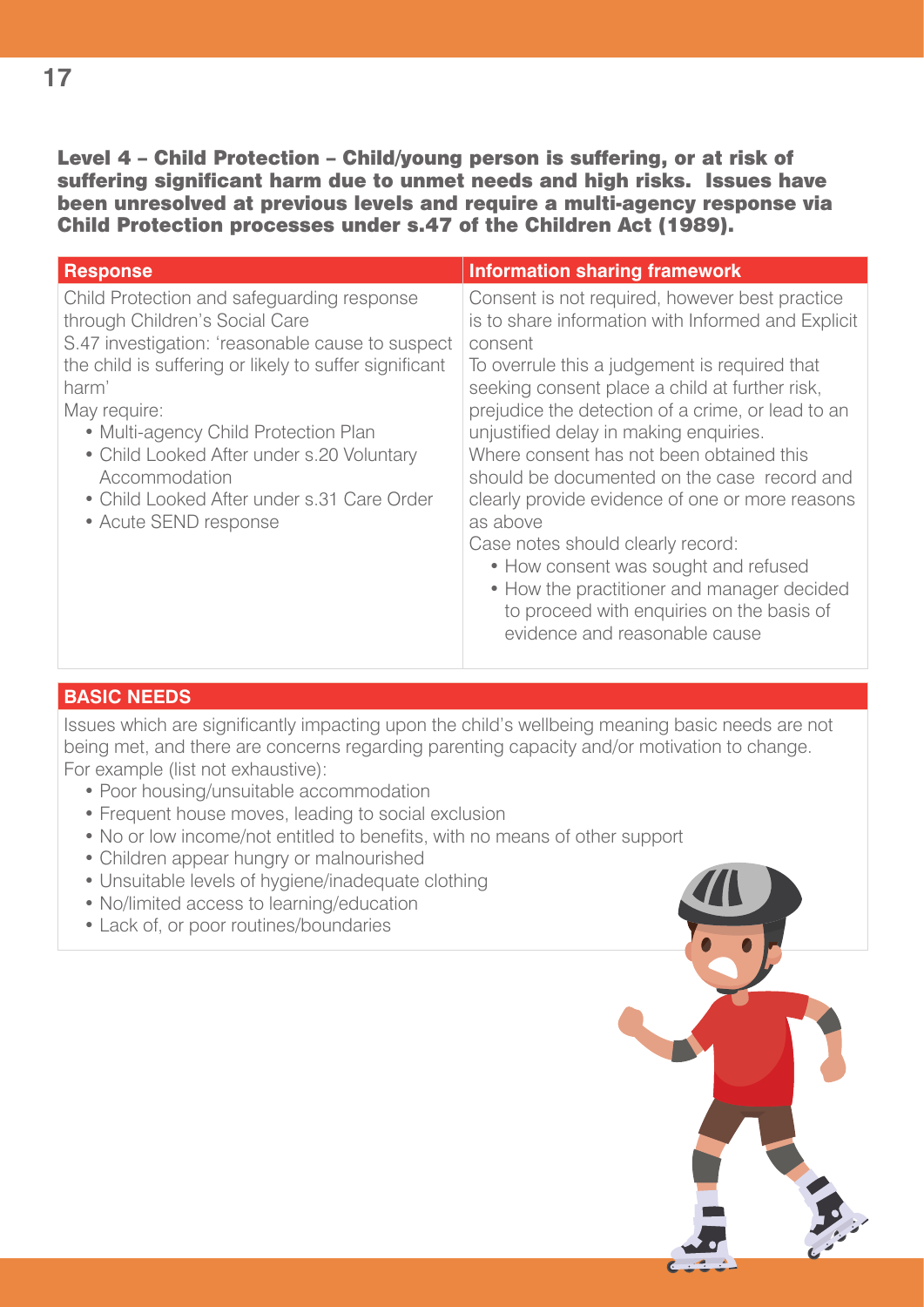## **Health**

Obesity and/or malnourishment which is significantly impacting on the child's health and development, where there are concerns about compliance, rejection or inability to take on support/ treatment.

Unwillingness/inability to put child's needs first and take protective action

Suspicion or evidence of a parent or carer fabricating the symptoms of, or deliberately inducing, illness in a child

Suspected Non Accidental Injury (NAI) to child or unexplained/inconsistent explanation of bruising in non-mobile babies and children

Chaotic parental drug/alcohol misuse with chronic impact on health and wellbeing for children and young people, and that of unborn babies.

Uncontrolled parental mental health difficulties which may include periods of hospitalisation.

The child/ young person has significant unmet mental health needs.

Meets criteria for secure accommodation

Parents have learning disability/ mental health or substance/alcohol dependency problems which is impacting on their ability to parent, placing their child at risk of significant harm.

Child or young person is at risk of significant harm due to their own alcohol/substance use

There is evidence of a child/young person has been or will be subjected to HBV

Evidence of FGM/significant risk of FGM which reaches threshold for "mandatory reporting"

Concealed or Denied pregnancies, following the LSCB multi-agency guidance

Child under 13 years engaged in sexual activity/child has sexually transmitted infection

## **Education**

Parents/Carers deny access to stimulation and are not able to meet physical, emotional and developmental needs

School exclusion where parents are inappropriately or intermittently engaged with child's education and lack awareness of their responsibilities.

## **Emotional and behavioural development**

Child is left to care for themselves inappropriately, including abandonment.

Sexual behaviour that is harmful to the child, young person and/or their peers.

Inability of parents to be affectionate and attentive and there are attachment issues (inc. during pregnancy), which is significantly impacting on the child's sense of self and health and development, where parents continue to deny/fail to change their own behaviour and unwilling to engage with support.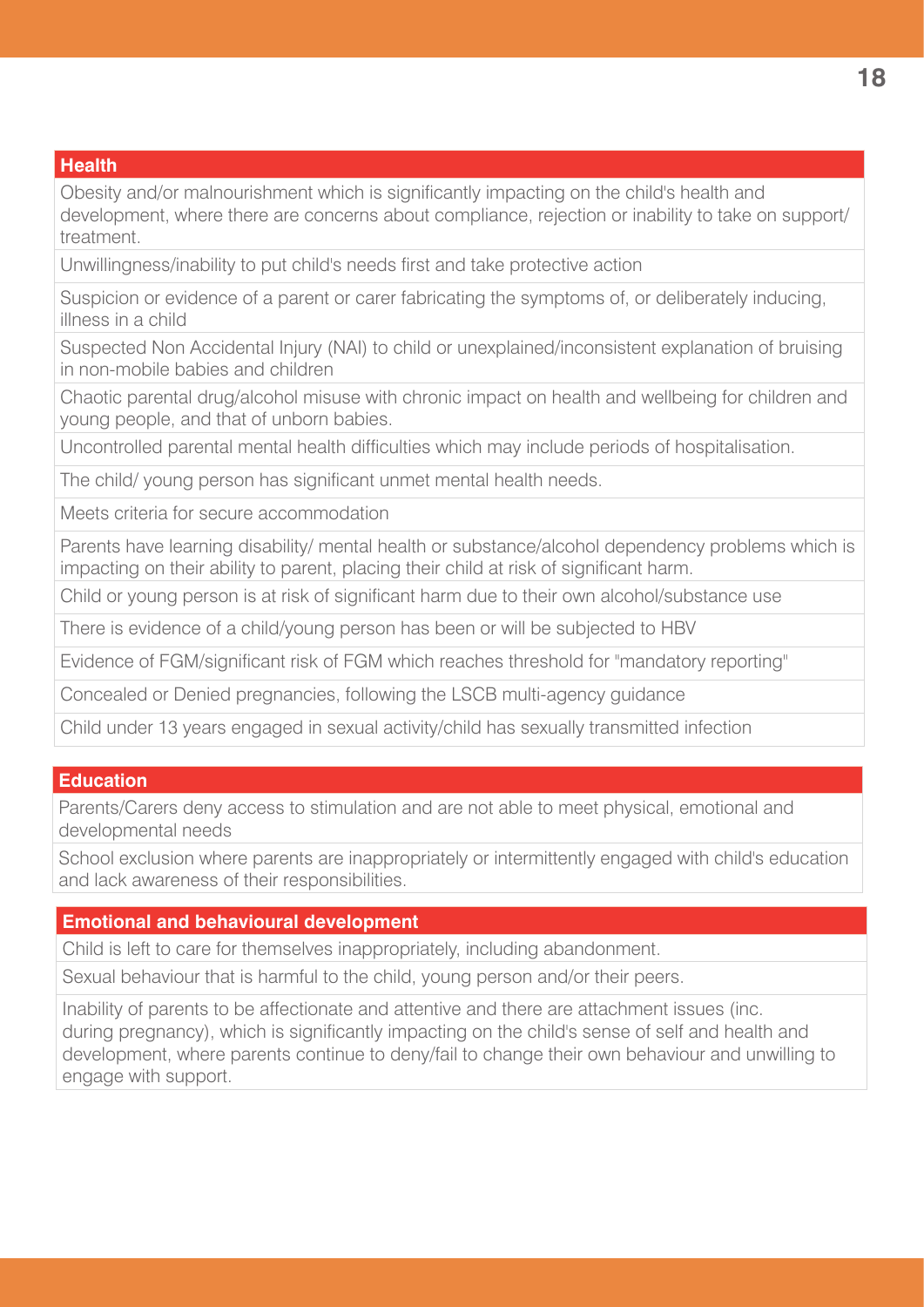## **Family and Social Relationships**

Parents are deceased and there are no family/friends options

Person within the home is identified as posing a risk to children or unborn babies.

Domestic abuse and/or violence within the family which is having significant adverse impact on the child/unborn

A person convicted for domestic abuse related murder, manslaughter, or serious assault is known to be developing a relationship with a parent or guardian of a child or young person.

A child or young person is living in a home where domestic abuse related assaults and incidents are a regular occurrence for agencies, or a referral to MARAC has taken place

Children who are living in dangerous conditions, i.e. around drugs, alcohol.

Child or young person whose primary carer is in prison and there are no family/friend options

Child is suffering extreme isolation and/or social exclusion and there is no wider family support

## **Social Presentation**

Inability to keep self-safe. Child is engaged in inappropriate and dangerous risk taking/ offending behaviour, which impacts on their health and safety and that of others.

Child or young person is suffering or at risk of suffering physical, emotional or sexual abuse or neglect.

Child is involved in/victim of criminal activity and/or significant antisocial behaviour, which is putting themselves or others, inc. unborn babies, at high risk of harm as a result of their offending behaviour.

Child or young person who is persistently missing from home

Child or young person with severe disruptive behaviour, lack of control/empathy and/or abusive/ sexual behaviour that is impacting on other children

16/17 year old young people presenting as homeless and accommodated under s.20 of the Children Act.

Child/young person is displaying behaviours or engaging in activities which suggest there is significant risk of exploitation, including – Child Criminal Exploitation (CCE): CSE; Radicalisation; Trafficking; Modern Slavery

There is evidence of a child/young person has been or will be subjected to forced marriage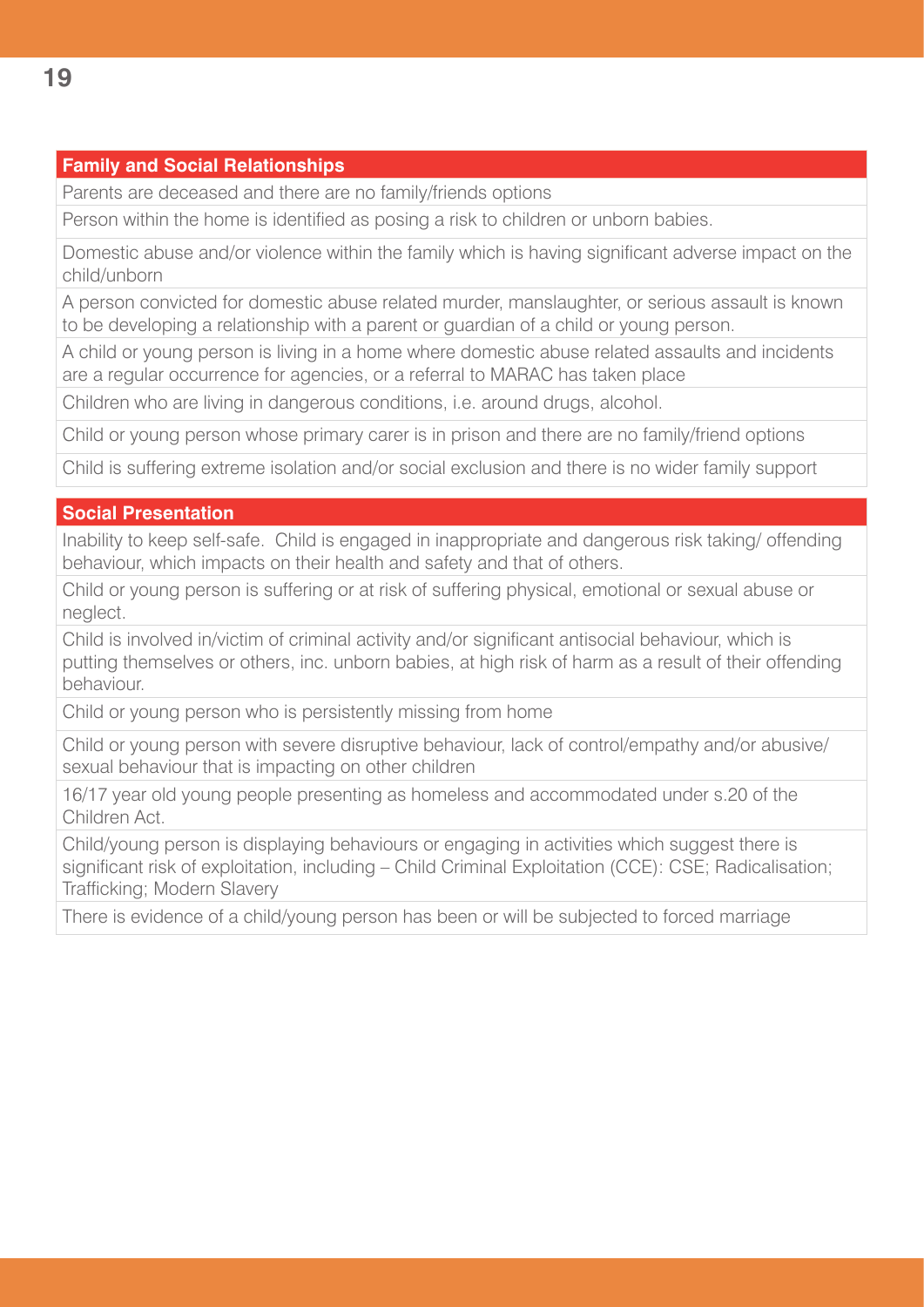## Appendix 1 – Lancashire Common Assessment Framework (CAF)

### **a) Overview**

The Lancashire Common Assessment Framework (CAF) is a shared assessment and planning tool for use across all children's services in Lancashire. It helps in the early identification of needs for children, young people and families. The CAF promotes a co-ordinated approach on how these needs should be met.

All agencies should be 'risk sensible' when assessing a child's vulnerability, need and risk. Identification of need and risk leading to assessment and service provision must be holistic and integrated so as not to duplicate assessments, interventions and intrude unnecessarily into family life.

The CAF and Lead Professional (LP) are contributing elements for improved outcomes for children, young people and families and support the delivery of services that are integrated and focused around the needs of children and young people.

The CAF is a process that has been designed specifically to help practitioners and families assess needs at an early stage and then work with families, alongside other practitioners, to help them to meet those needs.

The CAF is a process to assist in providing integrated services and should:

 • Support earlier support, by providing a method to help practitioners who come

into day-to-day contact with children, young people and families, such as those providing ante and post-natal services, those in early years settings, youth work settings or schools and further education, to identify and meet identified needs at an early stage through the lead professional working with the family. This should lead to fewer children and young people in need of specialist assessments and support.

- Improve and build on multi-agency working, by enabling practitioners to maintain a single, overview record of the needs and progress of a child in contact with several agencies; embedding a common language of assessment, need and response through action planning; and improving communications and information sharing between practitioners;
- Reduce bureaucracy for families, by providing practitioners with a fuller overview of a child's needs and responses, thereby reducing the number of inappropriate and duplicate inter-agency requests of service, separate assessments and plans and different agencies working with the child. This means for families that they do not have to tell and re-tell their story every time they come in contact with different agencies. This approach is governed by the rule 'Tell Us Once'

The principles underlying this approach to common assessment and planning is that it:

 • Looks at the whole child, in the context of their family, not just the policy focus and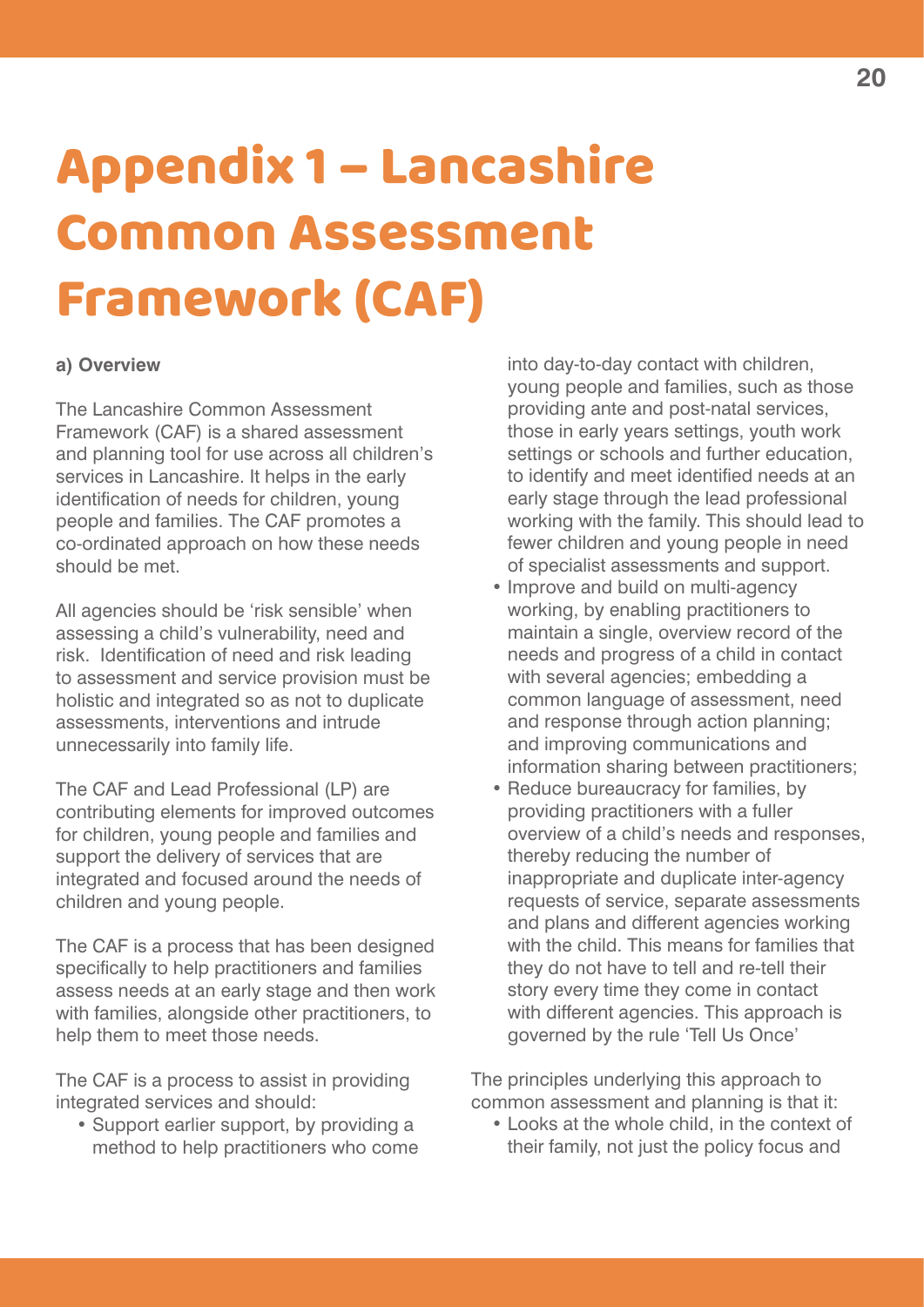statutory obligations of a particular service;

- Takes account of strengths as well as needs and understands the role of parents/ carers and a wide range of family and environmental factors on child development;
- Is simple to use and geared towards the practical delivery of support to children, young people and their family members;
	- Is empowering for families, completed in partnership with children and families at all stages, where possible enabling them to take the lead, and ensuring they have a copy of all the relevant documentation;
	- Shifts the emphasis of working with a family, from simply assessment, to assessment and planning – it will provide a simple and straight forward way in which a family is going to plan, progress and develop;
	- Enables and encourages information held by agencies to follow the child, e.g. as they get older, change schools or move house, subject to controls to protect confidentiality and their family circumstances;
	- Is a tool to support practice; is not used mechanistically or when it adds little value; and supports and enhances ongoing and effective communication within and between agencies and the family.

Communication should not end with the completion and forwarding of the CAF, this is the start of engagement to support the family;

 • The refreshed Lancashire CAF builds on and develops the pre-existing CAF; building on what was good in the national CAF but adding a new emphasis on working and planning with families and on families solving problems and issues for themselves.

CAF has been designed for use with unborn babies, new babies, children, young people and their families. CAF processes can be extended for young people beyond the age of 18 where it is appropriate to enable a young person to have a smooth transition to adult services or the young person has an identified Special Educational Need or Disability.

The CAF for children and young people is one of the contributing elements to the delivery of integrated frontline services, as outlined in the statutory guidance supporting section 10 (duty to cooperate and promote the wellbeing) and section 11 (duty to safeguard and promote the welfare of children) of the Children Act 2004.

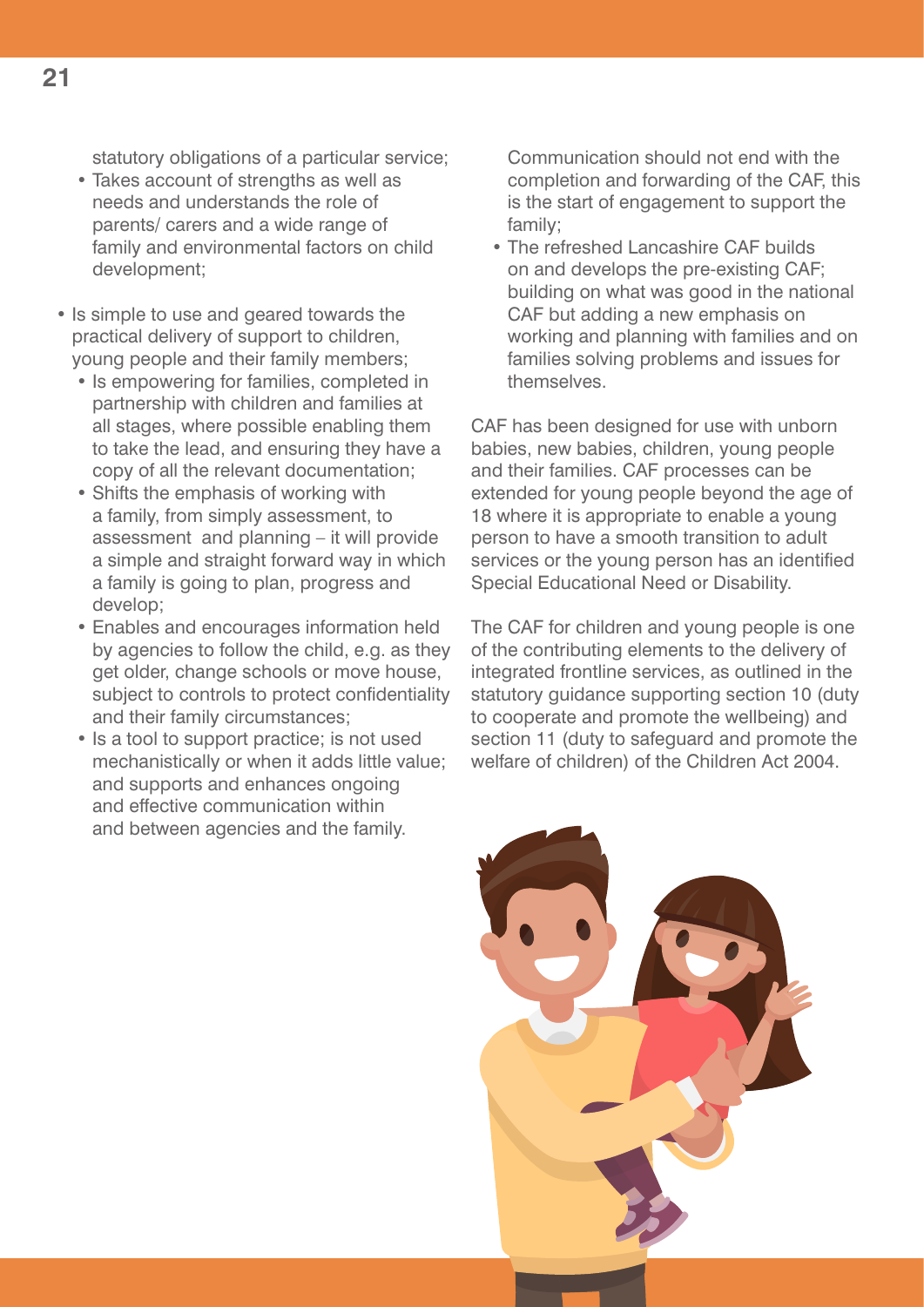## **b) Using the CAF as a request for service engagement**

The CAF is not a referral form, it is an assessment of need and a joint plan of action. Where a child meets the threshold for an early assessment (CAF) and this assessment indicates that a request for service engagement to a targeted or specialist service is needed, then the CAF will contain much of the information necessary for a detailed request for service engagement. It would be appropriate therefore, for the CAF to be shared with that specialist service, subject to consent from the young person/parent/carer; it can and should be shared without this consent only if it is a matter of risk in relation to child protection.

If additional specific information that is not contained in the CAF form is necessary to back up a request for service engagement then a specialist service may ask for more information, which should be kept to a minimum, ideally a single sheet, and this should accompany the CAF.

A CAF should be undertaken based on evidence of some unmet need(s) and low risk to the child(ren).

The decision to undertake a CAF should be based on an assessment using the Continuum of Need (CON).

### **c) Securing consent with families**

It is important that services in Lancashire work alongside families. It is crucial that organisations adopt a 'working with' and not 'doing to' approach, when working with families and seek to build family resilience.

The importance of engaging children, young people and families from the outset and of securing their consent to work differently with them is crucial to ensure long term improved outcomes for children and young people.

Child protection concerns are the exception to this and in these circumstances the practitioner should respond in line with Local Safeguarding Children's Board (LSCB) guidance and procedures.

However, where there is need for intervention with a child, young person or family which is below the statutory thresholds, consent from the child/young person/parent/carer to engage with the CAF process must be obtained. This must be informed consent, ensuring that the child/ young person/parent/carer is clear about the aims of the CAF process and the next stages of the process i.e. Team Around the Child (TAC)/Team Around the Family (TAF) or a Family Group Conference.

Consent must also be secured in order to record and share information with other agencies. If the child/young person/parent/ carer has consented to sharing information with all agencies this should be noted on the CAF, along with the signature of the appropriate people. Where consent has not been given or refused for information sharing with specific agencies it is good practice to note this on the CAF.

### **d) Completing the CAF**

The CAF should always be completed jointly with the child, young person and family. The process of completing a CAF is an opportunity to highlight the strengths within the family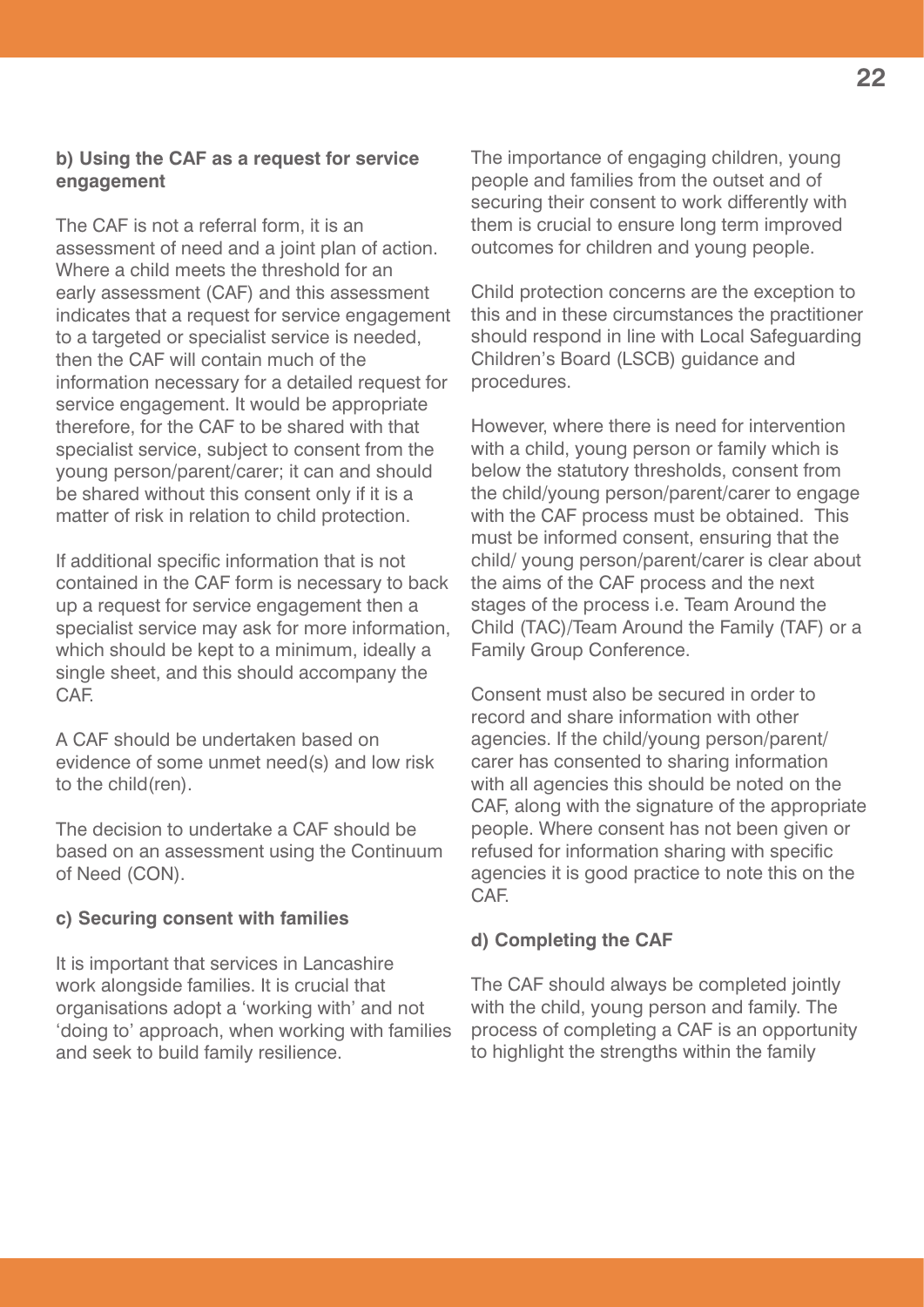and the support and resources they can draw on from each other and within their extended family unit (e.g. friends, neighbours, schools/ pre-school and community). It also allows the practitioner to encourage access to other services where unmet needs are identified, through the action plan.

Ensuring that the family is integral to the action planning process is an important part of the process. We want to encourage families to find their own solutions to problems where possible and recognise and plan to make positive changes and life style choices, which can result in better outcomes for their children and the family as a whole.

It is important therefore to use appropriate positive and supportive language, which is clear and meaningful to the family. The assessment should be informal and the venue should meet the needs of the child and family and provide a place where they feel comfortable. This will also allow the practitioner the opportunity to make observations about the behaviour and interaction.

The practitioner should be flexible with their approach to the CAF process and conduct it in a style that suits the child/young person/ parent/carer and the context, in order for it to be successful. This might mean taking a different approach to the CAF process initially in order to achieve the same results. There are toolkits which are available to use as interactive resources and practitioners also often create their own bank of resources which can be used as a discussion point.

Where there are issues with gaining consent to agree to the CAF process the practitioner should refer to their line manager for operational guidance and support.

## **e) Building resilience and reducing dependency**

Early Support offered through the CAF promotes a way of working to ensure that the needs of children, young people and families, who are vulnerable to poor outcomes, are identified early and that those needs are met using an appropriate assessment and plan.

The CAF seeks to build resilience within families and aims to increase their capacity to manage challenging circumstances. The CAF should focus on reducing risk and promoting protective factors within the family. An early support approach using the CAF offers children, young people and families more than a solution to a specific problem; it offers them the skills to deal with a similar problem if it arises in future and therefore promotes and builds resilience and reduces future dependency.

It must be recognised that the practitioner may meet resistance from the family in accepting their level of need but honest discussion is needed to ensure that a realistic view of where the family is now and where it wishes to be is agreed.

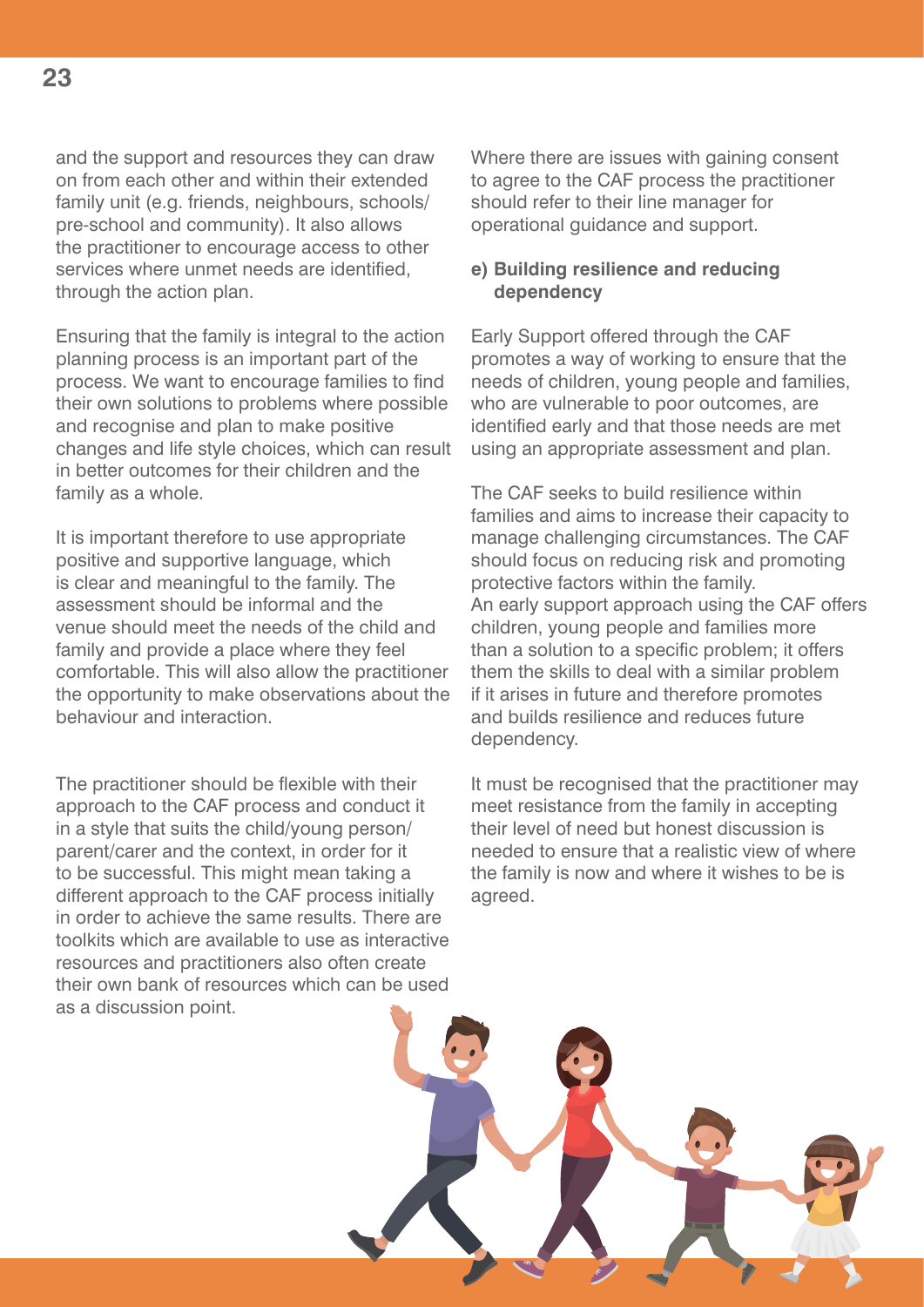## GLOSSARY

| <b>Assessment</b>        | The process of gathering and interpreting the information needed to decide<br>what action to take to help meet the child's (or their parent or carer) needs.<br>In many cases, it is simply a conversation with the child or young person<br>and/or their parent and carer. |
|--------------------------|-----------------------------------------------------------------------------------------------------------------------------------------------------------------------------------------------------------------------------------------------------------------------------|
| CAF                      | Common Assessment Framework – an assessment and planning tool                                                                                                                                                                                                               |
| <b>CIN</b>               | Child In Need                                                                                                                                                                                                                                                               |
| <b>CLA</b>               | Children Looked After by the Local Authority                                                                                                                                                                                                                                |
| CON                      | <b>Continuum of Need</b>                                                                                                                                                                                                                                                    |
| <b>CCE</b>               | <b>Child Criminal Exploitation</b>                                                                                                                                                                                                                                          |
| CSE                      | <b>Child Sexual Exploitation</b>                                                                                                                                                                                                                                            |
| CP                       | <b>Child Protection</b>                                                                                                                                                                                                                                                     |
| <b>CYP</b>               | Children and Young People                                                                                                                                                                                                                                                   |
| <b>FGM</b>               | <b>Female Genital Mutilation</b>                                                                                                                                                                                                                                            |
| GP                       | <b>General Practitioner</b>                                                                                                                                                                                                                                                 |
| <b>EHCP</b>              | <b>Education Health Care Plan</b>                                                                                                                                                                                                                                           |
| <b>Lead Professional</b> | The Lead Professional (LP) is someone who takes the lead to co-ordinate<br>provision and be a single point of contact for a child/young person and<br>their family, when a range of services are involved and an integrated<br>response is required.                        |
| <b>LSCB</b>              | Lancashire Safeguarding Children Board                                                                                                                                                                                                                                      |
| <b>MASH</b>              | Multi Agency Safeguarding Hub                                                                                                                                                                                                                                               |
| <b>MFH</b>               | Missing from Home                                                                                                                                                                                                                                                           |
| <b>NEET</b>              | Not in Education, Employment or Training                                                                                                                                                                                                                                    |
| S17                      | Section 17, Children Act 1989                                                                                                                                                                                                                                               |
| S <sub>20</sub>          | Section 20, Children Act 1989                                                                                                                                                                                                                                               |
| S31                      | Section 31, Children Act 1989                                                                                                                                                                                                                                               |
| S47                      | Section 47, Children Act 1989                                                                                                                                                                                                                                               |
| <b>SEND</b>              | Special Educational Needs or Disability                                                                                                                                                                                                                                     |
| TAF                      | Team Around the Family                                                                                                                                                                                                                                                      |
| YOT                      | Youth Offending Team                                                                                                                                                                                                                                                        |